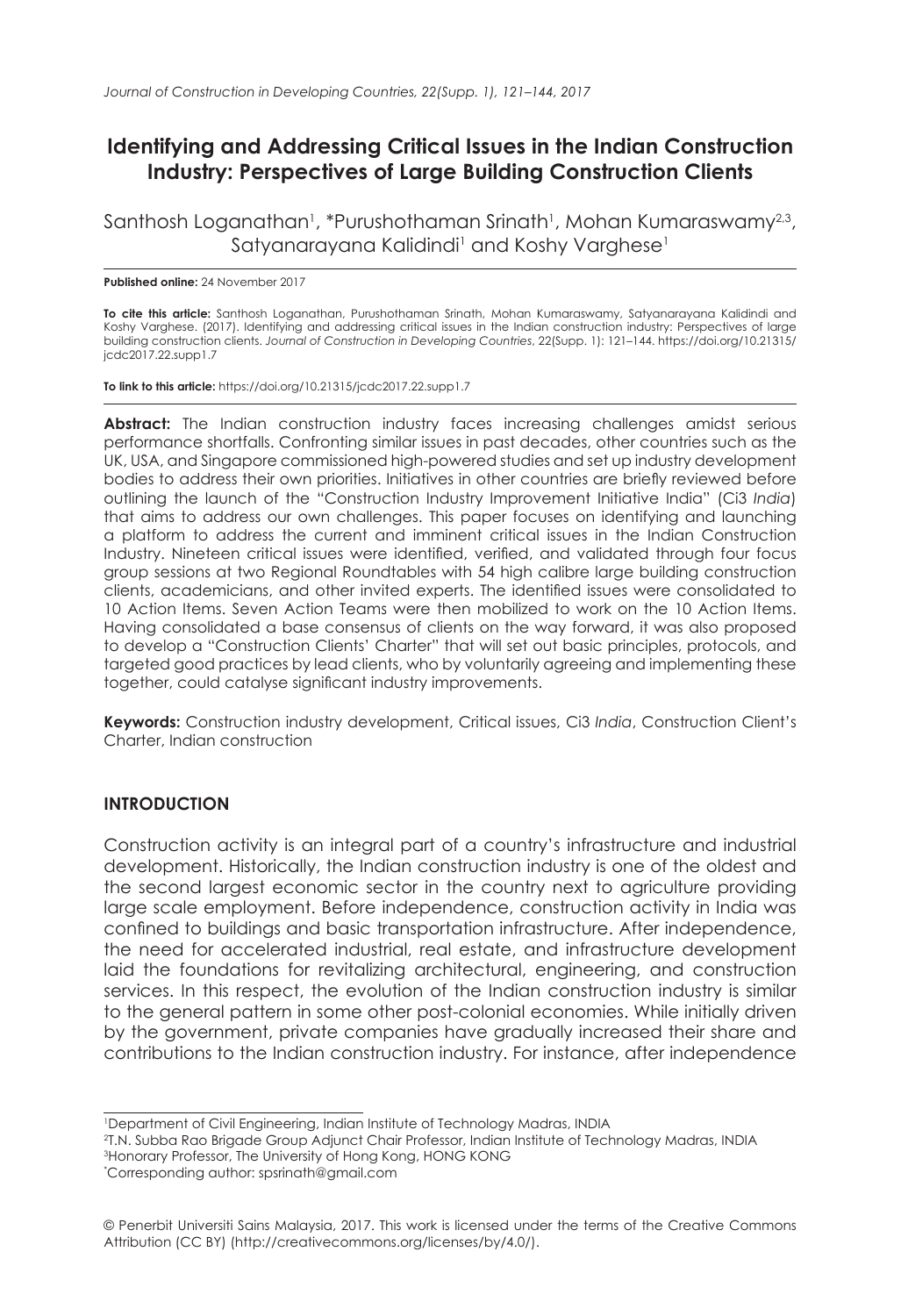during the execution of Bhakra Nangal dam, the government realized the increased need for professional competence in the field of construction and established the first professional consultancy company named National Industrial Development Corporation (NIDC) in 1954. Subsequently, a number of specialty companies in design and private construction came into existence.

In the present scenario, an investment of 1 trillion USD is projected in the infrastructure sector in 2014–2017 (Make in India, 2014). This expansion of India's vast infrastructure presents enormous opportunities, along with challenges. India's population has surpassed 1.2 billion, and continues to grow (Agarwal, 2013). Nearly 590 million people will live in Indian cities by 2030. This will accelerate growth in housing, commercial, industrial, and infrastructure sectors (Make in India, 2014). The country need to regenerate urban areas in existing cities and create new, inclusive smart cities to meet demands of both increasing population and migration from rural to urban areas (DMG Events India, 2015).

To manage this growth, considerable efforts are required to boost the capacity of the sector (Sawhney, Agnihotri and Paul, 2014). In recent times, India has stepped up its development agenda (Laskar and Murty, 2010). For example, a working group of the Planning Commission of India recommended that a trillion US dollars—or almost 10% of India's GDP—be spent on infrastructure by 2017 (Schwab, 2011).

The smart cities initiative of the Indian government is one such initiative to meet these demands. Smart cities focus on the most pressing needs and on the greatest opportunities to improve the quality of life for residents today and in the future (India Smart Cities Challenge, 2016). Similarly, the "housing for all" mission (named as Pradhan Mantri Awaas Yojana-Gramin) by Government of India would be implemented in all rural areas. The mission aims to construct 20 million houses across the length and breadth of the nation within a span of seven years (2015– 2022), including 10 million households to be provided assistance for construction of "pucca house" – meaning solid and permanent house, during 2016 to 2019 (Ministry of Housing and Urban Poverty Alleviation, 2015).

As Iyer and Jha (2006) lament, despite the Indian construction industry gaining prominence recently, with the opening up of Indian markets and the proliferation of megaprojects for infrastructure development, the performance of Indian construction projects has not been encouraging. According to the World Economic Forum report of 2013–2014, India ranks 87th in the infrastructure area of the global competitiveness index (Schwab, 2013). A study by the Ministry of Statistics and Program Implementation reveals that of infrastructure projects costing of the order of around 4.45 million dollars, 40% of them get delayed and the delay ranges from 1 to 252 months (www.mospi.nic.in). The Conference of Industry Secretaries report states that except in telecom, the investment during the eleventh five-year plan is expected to fall short of targets in most infrastructure sectors (Ministry of Personnel, Public Grievances and Pensions, 2012).

However, under-performance in the construction industry is not only limited to the Indian context but is also rampant in other countries. The construction industry worldwide faces problems and challenges, particularly in developing and underdeveloped countries, which need massive structural and cultural shifts from traditional construction practices and systems to contemporary approaches (Kumaraswamy, 2006; Kumaraswamy et al., 2002; Ofori, 2000a). Ofori (1984) argues that the industry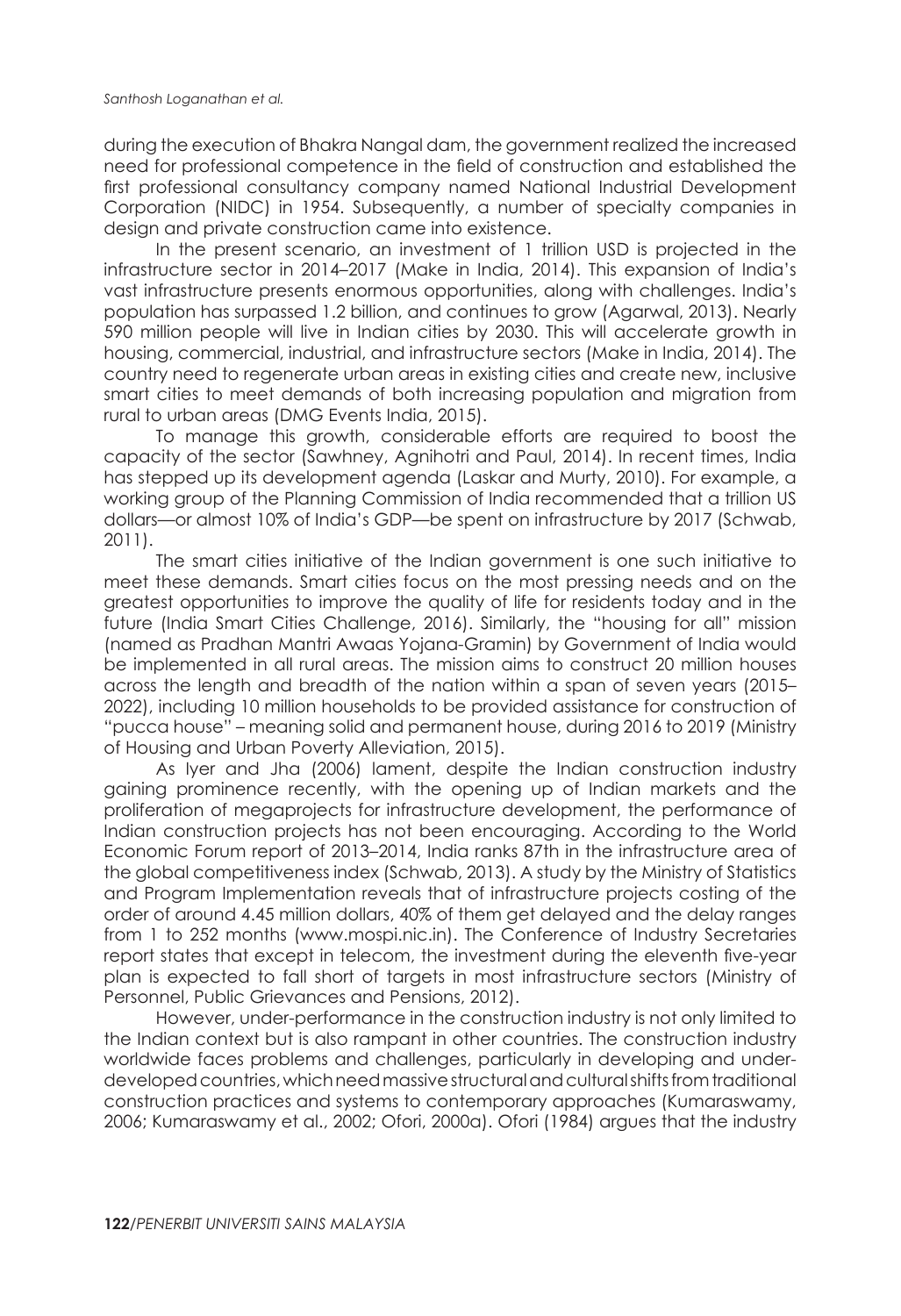should be "rescued" and enabled to help in the ongoing adjustment of national economies and to develop the capability and resilience to adapt to future changes. De Saram, Rahman and Kumaraswamy (2001) postulated that the construction industries are at the forefront of national development but their contributions are hampered by shortfalls in expected quality, productivity, and safety levels, often accompanied by embarrassing time and cost over-runs, claims, counterclaims, and prolonged disputes on many significant projects. Construction industry visionaries have also highlighted the critical need for improving the performance of the construction industries of developing countries by envisioning linkages between construction industry development, infrastructure development and the broader role of national development (Kumaraswamy, 2006; Kumaraswamy et al., 2002; Ofori, 2006). The importance of taking measures to improve the performance of the construction industry has now been recognized in several countries at various levels of socio-economic development. Dedicated agencies have been formed in many countries to administer the continuous improvement of the industry (Ofori, 2000b).

This paper briefly reviews such improvement initiatives in other countries in the next section, then introduces and outlines the thrusts, methodology, and initial outcomes of the recently launched "Construction Industry Improvement Initiative India" (Ci3 *India*)<sup>1</sup> that was conceived and designed to identify and address critical challenges in the Indian context. The penultimate section summarizes envisaged future work while interim conclusions are presented in the final section.

#### **LITERATURE OVERVIEW**

The construction industry is an important sector of the economy that makes a significant contribution to gross domestic product, capital formation, and employment (Hillebrandt, 2000); and has backward and forward linkage effects with several other sectors (World Bank, 1984). Construction industry development should consider the whole industry (Ofori, 2000a) considering also its national economic objectives. International Council for Research and Innovation in Building and Construction Task Group 29 (CIB TG29) defined construction industry development as "a deliberate and managed process to improve the capacity and effectiveness of the construction industry to meet the national economic demand for building and civil engineering products, and to support sustained national economic and social development objectives".

The construction industry of any country may face many problems and challenges (Ofori, 2000a, 2001). Kumaraswamy (2006) stated that the perennial problems in construction projects have forced the construction industries of developed countries/jurisdictions such as the USA, UK, Canada, Singapore, and Hong Kong to target drastic improvements in this sector. Many countries/ jurisdictions have commissioned high-profile studies leading to high-powered reports, after which some high-level boards, bureau or councils were established to undertake the planning, monitoring, and controlling of industry development (Ofori, 1985). Table 1 highlights a few indicative examples of issues faced by construction industries in the developed economies such as the USA, UK, Canada, Singapore, and Hong Kong and the industry development initiatives launched by such economies to overcome and tackle these issues.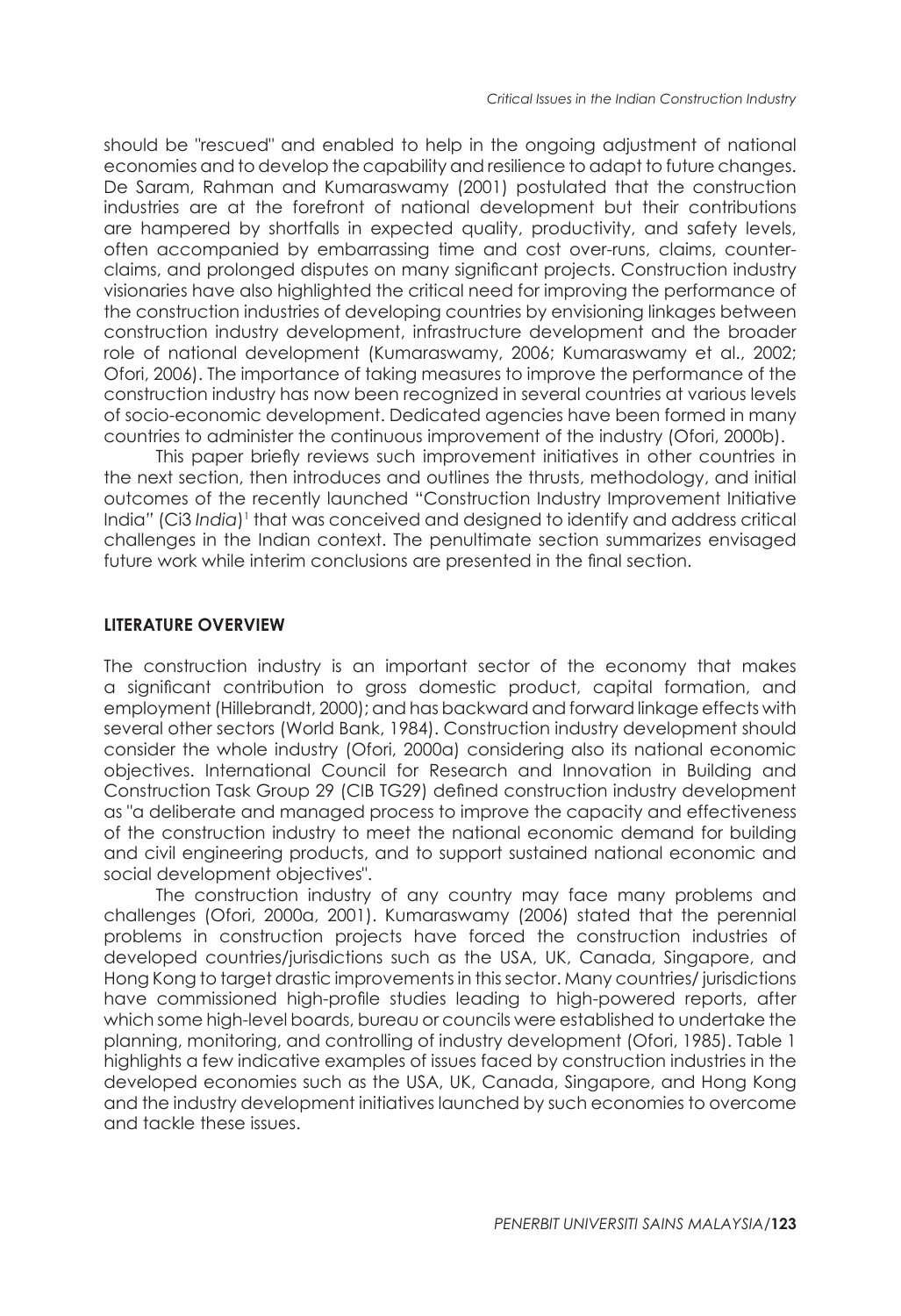| Country/<br>Jurisdiction | <b>Critical Issues Identified</b>                                                                                                                                                                                                                                                                                                                                                                                                                                                                                                                                                                                                                                                                                                                                                                                                                                                                                                                                                                                                                                                                                                                                                                                                 | <b>Examples* of National</b><br><b>Development Bodies</b>                                                                                                                                                                                                                                                                             |  |
|--------------------------|-----------------------------------------------------------------------------------------------------------------------------------------------------------------------------------------------------------------------------------------------------------------------------------------------------------------------------------------------------------------------------------------------------------------------------------------------------------------------------------------------------------------------------------------------------------------------------------------------------------------------------------------------------------------------------------------------------------------------------------------------------------------------------------------------------------------------------------------------------------------------------------------------------------------------------------------------------------------------------------------------------------------------------------------------------------------------------------------------------------------------------------------------------------------------------------------------------------------------------------|---------------------------------------------------------------------------------------------------------------------------------------------------------------------------------------------------------------------------------------------------------------------------------------------------------------------------------------|--|
| <b>USA</b>               | • Declining performance of the construction<br>industry - drop in productivity, e.g. due to,<br>(a) diverse and fragmented stakeholders,<br>ranging from owners, users, designers,<br>specialty trade contractors, operators,<br>and regulators<br>(b) segmented processes: planning,<br>finance, design, engineering,<br>procurement, construction,<br>operations etc., leading to adversarial<br>relationships, disputes, and claims<br>• Poor image of the construction industry<br>- as work requiring low technology,<br>physically exhausting, and unsafe<br>• Variation in standards, processes,<br>materials, skills, and technologies<br>• Variation in building codes and regulations<br>propagated by states and localities<br>• Lack of effective performance measures<br>for construction related tasks, projects,<br>and industry as a whole<br>• Lack of industry wide research agenda<br>and inadequate funding for such research<br>• Lack of accurate information about<br>industry<br>• Shortcomings of the management in<br>ensuring standards<br>• Problems involving labour organization<br>• Need for more governmental support<br>(Business Roundtable Report, 1983)<br>(National Research Council, 2009) | • Construction Industry<br>Institute (CII): formed in<br>1983<br>Joint initiative by<br>concerned academia and<br>industry leaders<br>• Consortium of more<br>than 130 leading owner,<br>engineering-contractor,<br>and supplier firms from<br>both the public and private<br>arenas<br>(Construction Industry<br>Institute, $2016$ ) |  |
| UK                       | • Need to modernize including investment<br>in R&D<br>• Adoption of new technology<br>• Need for innovative contract types and<br>mechanisms<br>• Client dissatisfaction – in terms of quality,<br>safety, time, and cost performance<br>• Inadequate client's role in construction<br>industry development<br>• Inadequate team working<br>Ineffective dispute resolution mechanisms<br>٠<br>(Latham, 1994)<br>(Egan, 1998)                                                                                                                                                                                                                                                                                                                                                                                                                                                                                                                                                                                                                                                                                                                                                                                                      | • Constructing Excellence<br>(CE) and Construction<br>Industry Council (CIC):<br>main national industry<br>development bodies<br>(Construction Industry<br>Council, 2016)                                                                                                                                                             |  |

Table 1. Indicative Examples of Construction Industry Issues and Development Bodies in Different Countries/Jurisdictions

(*continued on next page*)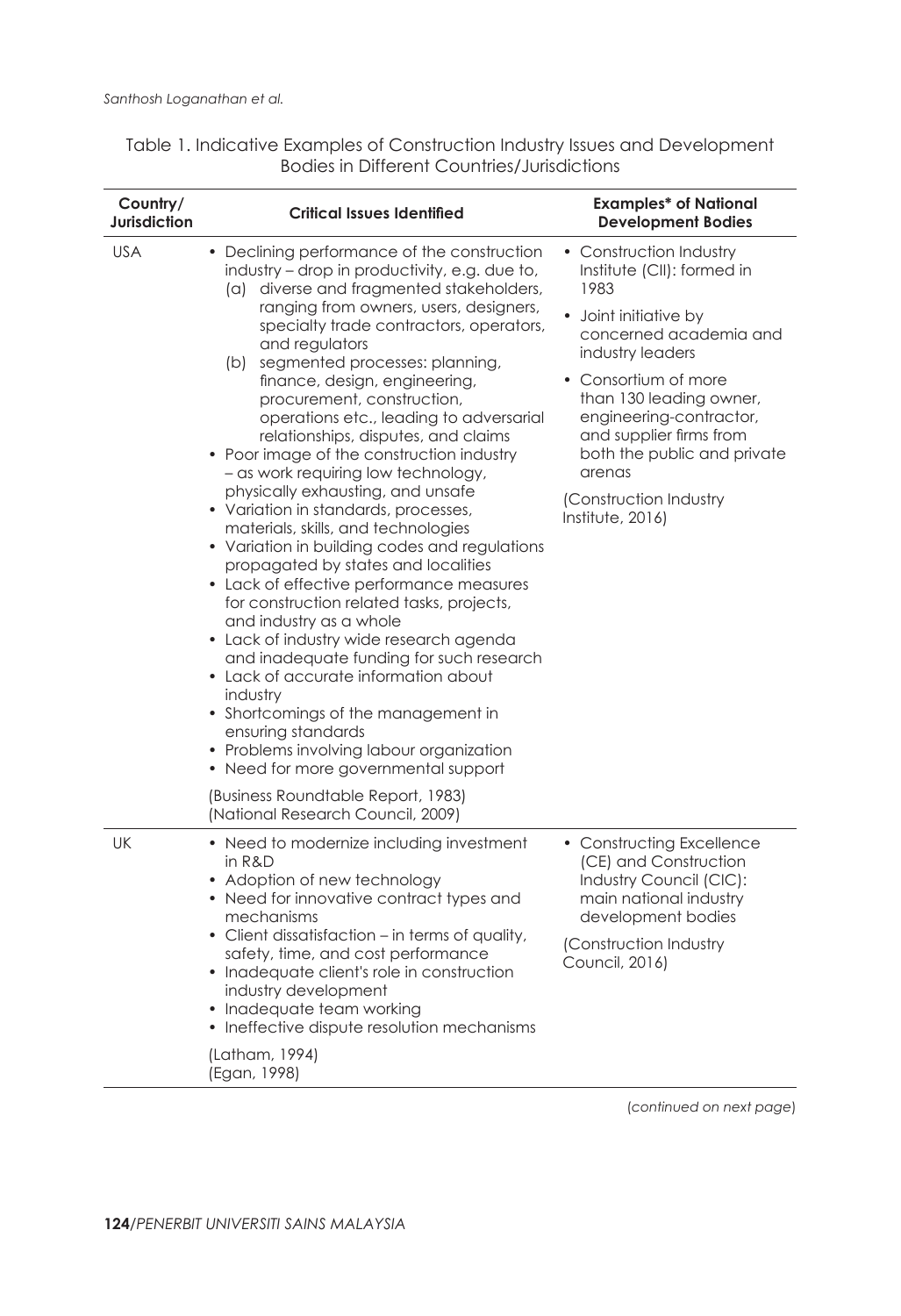| Country/<br><b>Jurisdiction</b> | <b>Critical Issues Identified</b>                                                                                                                                                                                                                                                                                                                                                                                                                                                                                                                                                                                                                                                                                                                                 | <b>Examples* of National</b><br><b>Development Bodies</b>                                                                                                                                                                                                                                                                                                                                                                                                                 |
|---------------------------------|-------------------------------------------------------------------------------------------------------------------------------------------------------------------------------------------------------------------------------------------------------------------------------------------------------------------------------------------------------------------------------------------------------------------------------------------------------------------------------------------------------------------------------------------------------------------------------------------------------------------------------------------------------------------------------------------------------------------------------------------------------------------|---------------------------------------------------------------------------------------------------------------------------------------------------------------------------------------------------------------------------------------------------------------------------------------------------------------------------------------------------------------------------------------------------------------------------------------------------------------------------|
| Canada                          | • Lack of performance benchmarking<br>• Lack of documentation and dissemination<br>of best practices in the industry<br>• Inefficiencies draining profits - lack of<br>planning and efficient procedures<br>• Competing only on price alone i.e.<br>selecting lowest bid, although estimates<br>are often under quoted leading to low<br>profit margins, inefficiencies, claims, etc.<br>• Cost overruns due to reworks, accidents,<br>change orders, etc.<br>• Declining labour productivity<br>• Limited capability to secure large capital<br>projects<br>• Lack of governmental policies to facilitate<br>industry competitiveness<br>• Worker shortages and skilled labour<br>challenges - rapidly ageing workforce etc.<br>• Reduced demand for new housing | • Canadian Construction<br>Innovation Council (CICC):<br>a not-for-profit national<br>organization devoted to<br>developing the construction<br>industry in Canada through<br>the increased adoption of<br>innovative processes and<br>technologies<br>• The Construction Owners<br>Association of Alberta<br>(COAA), founded in<br>1973 is a group of owners<br>representing many sectors<br>of the Alberta industrial<br>construction community<br>(Fayek et al., 2008) |
|                                 | (Momaya and Selby, 1998)<br>(Scott, 2016)                                                                                                                                                                                                                                                                                                                                                                                                                                                                                                                                                                                                                                                                                                                         |                                                                                                                                                                                                                                                                                                                                                                                                                                                                           |
| Singapore                       | • High reliance on foreign workers<br>• Low productivity of labour and high rate of<br>labour turnover<br>• Labour intensive construction methods<br>• Lack of documentation and dissemination<br>of best practices<br>• Shortage of specific materials<br>• Absenteeism at worksite<br>(Lim and Alum, 1995)                                                                                                                                                                                                                                                                                                                                                                                                                                                      | • Construction Industry<br>Development Board (CIDC)<br>was formed in 1984<br>• In 1999, CIDC and the<br><b>Building Control division</b><br>of the Singapore Public<br>Works Department merged<br>into a more powerful and<br>integrated Building and<br>Construction Authority<br>(BCA)                                                                                                                                                                                  |
|                                 |                                                                                                                                                                                                                                                                                                                                                                                                                                                                                                                                                                                                                                                                                                                                                                   | (Building and Construction<br>Authority, 1999)                                                                                                                                                                                                                                                                                                                                                                                                                            |

#### Table 1. (*continued*)

*Note*: \*There are other such proactive national/regional construction industry development bodies, e.g. in Malaysia, South Africa, Hong Kong, etc.

On the other hand, in most of the developing countries, the construction industry has failed to play its expected role as an "engine of growth" by providing the basis for socio-economic development as even some of the rudimentary issues are still not being addressed adequately (World Bank, 1984; Wells, 1986; Ofori, 2006; Ofori, 2015). Researchers have also highlighted that before establishing construction industry development bodies in the developing countries, to overcome their countryspecific critical and recurrent issues, it would also be useful to identify the critical issues, review previous and existing measures, and remedial strategies of developed countries. This would inculcate an appreciation of current best practices, which developing countries may also adapt as targets in their development journey where relevant. The researchers also highlight that despite the priorities being different, the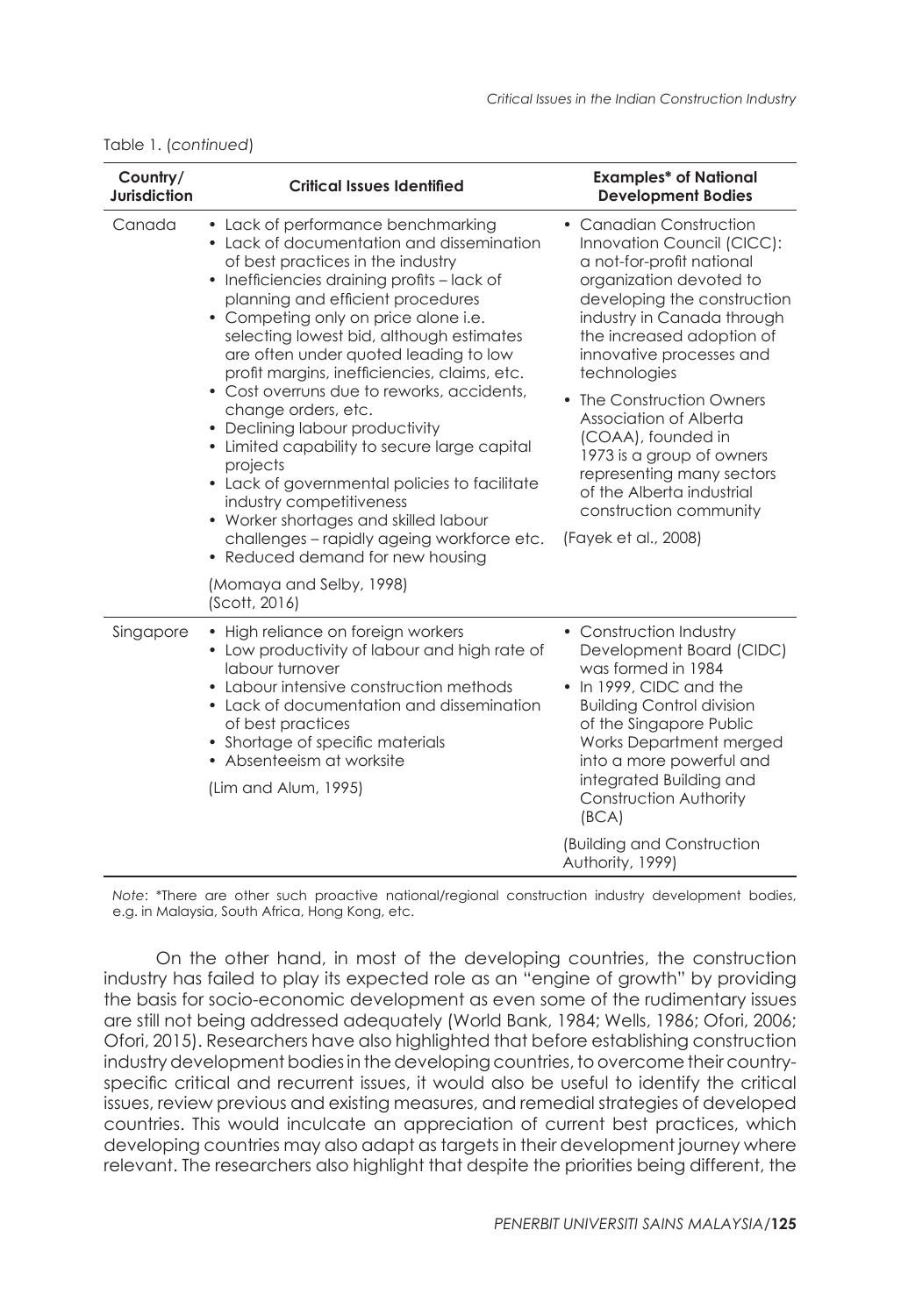broader industry issues may be approached with better experiential knowledge acquired from such development initiatives, while any relevant specifics may be adjusted to each developing country scenario and as such the key issues studied in some developed countries could also be relevant to other developing countries such as India (Kumaraswamy, 2006; Ofori, 2006, 2015).

Studies have also suggested a need for intervention by construction industry development agencies in developing countries (Ofori, 1994; Wells 1996). In some cases, where a government-funded agency is not established, some type of industry-led organization is often considered desirable (e.g. the UK's Construction Industry Council, Construction Industry Institute, USA, and Hong Kong's Provisional Construction Industry Coordination Board, PCICB) (Ofori, 1994; Fox and Skitmore, 2007) as studies have highlighted institutional support as a significant factor facilitating construction industry development (Fox and Skitmore, 2007).

Similarly, a construction industry development initiative in India named as Ci3 *India* was conceived to help overcome the critical issues in the Indian construction industry. The present study hence focuses on identifying and addressing the critical issues in the Indian context by the recently developed construction industry development initiative, Ci3 *India*. The next section provides a brief introduction to Ci3 *India*.

### **CONSTRUCTION INDUSTRY IMPROVEMENT INITIATIVE INDIA – CI3** *INDIA*

The above evidence from the literature overview indicates that significant and sustainable industry improvements could be targeted through an industry development initiative championed by a group of large progressive construction organizations with a long-term vision for value-driven project delivery. They also have a substantial role to play in setting demanding standards and insisting upon improvements (Latham, 1994). Ideally, large public and private clients must formulate joint strategies and act together so that major supply chains realise that they must change their mindsets and ways of working so as to secure future work. Large clients spearheading such a change will reap more and faster benefits, and with a stronger foundation as well. The Ci3 *India* was thus conceived on the above lines, by researchers from the Indian Institute of Technology (IIT) Madras in conjunction with a group of large building clients, in order to initiate this transformation.

The major objectives of Ci3 *India* are:

- 1. To identify current and imminent critical issues in the construction industry in India.
- 2. To compile a roadmap for industry improvements in strategic high (and wide) impact domains.
- 3. To launch (a) system improvement initiatives and (b) demonstration projects, in prioritized focus areas within the above strategic domains.

Ci3 *India* was kick-started with an inaugural first Regional Roundtable in Chennai at IIT Madras in October 2015. A second Regional Developers' Roundtable was conducted in Mumbai in February 2016. The participants of the two Regional Roundtable were large building construction clients from Chennai, Bangalore, and Mumbai regions. The ultimate aim of Ci3 *India* is to drive meaningful and sustainable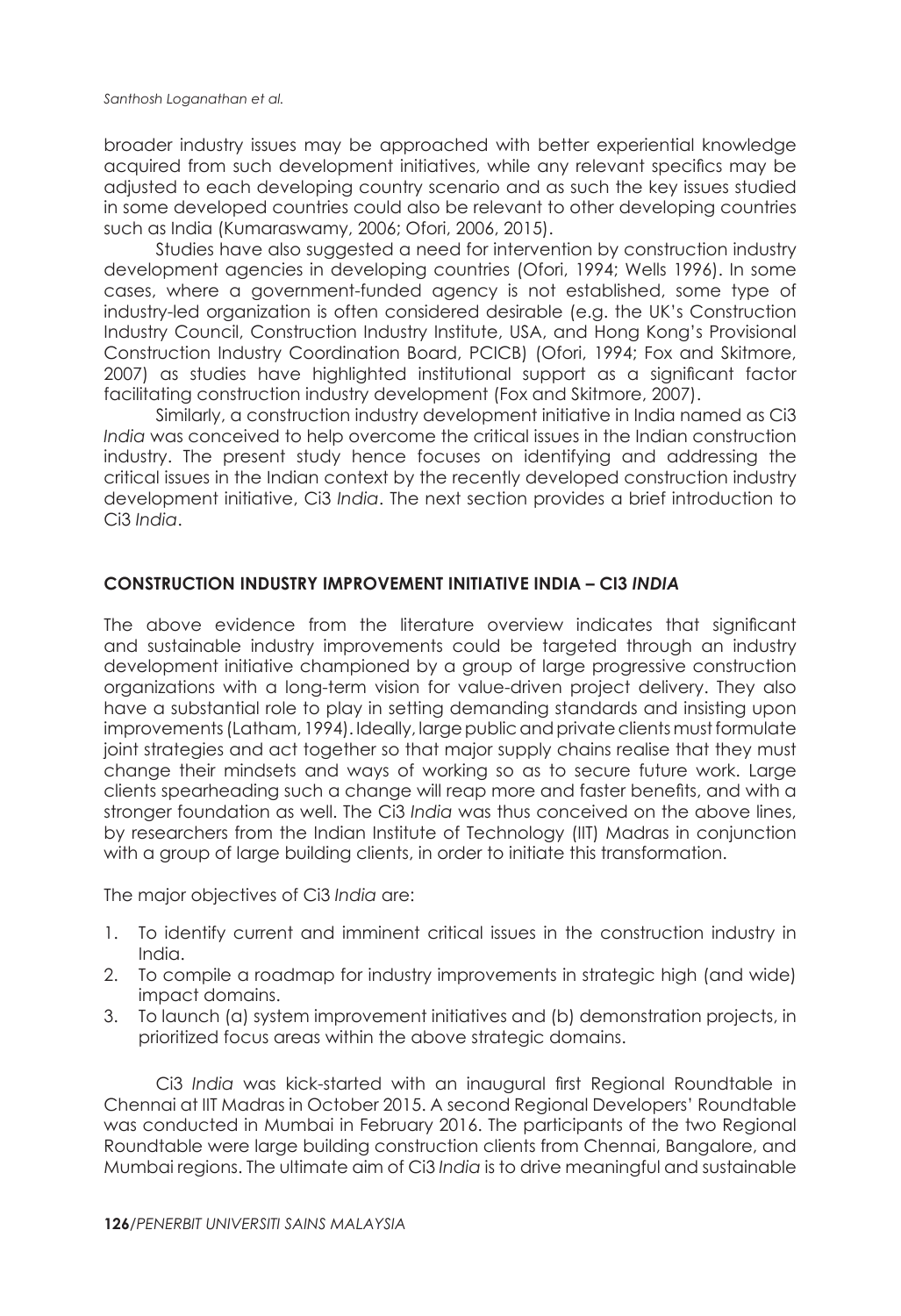industry improvements by actively involving all the major stakeholders at appropriate stages of this journey so it is envisaged that building clients from other regions of the country, from other sectors (i.e. infrastructure and industrial apart from buildings) along with consultants, contractors, and other supply chain members will also be involved at suitable stages.

# **METHODOLOGY**

The present paper focuses on identifying and launching a platform to address the current and imminent critical issues in the Indian construction industry. During the inaugural Regional Roundtable of Ci3 *India* in October 2015, three parallel focus group sessions on three major themes were conducted after the opening plenary sessions. A focus group exercise is essentially a qualitative research approach in which in-depth information is acquired by the researcher based on group-based brainstorming, observations, combined interviews, interactions, and feedback. Furthermore, the focus group method is a cost-effective and quick empirical research approach for obtaining qualitative insights by enhancing the participation of the practising community in eliciting valuable suggestions and feedback (Kontio, Lehtola and Bragge, 2004; Marková, Grossen and Orvig, 2007). Some researchers have used this focus group method in the initial stage of research to generate ideas and hypotheses. Then again, focus groups are used at a later stage of research as a way of verifying and validating the already obtained data and interim findings (Marková, Grossen and Orvig, 2007; Yang et al., 2011). The three focus group sessions were designed to facilitate brainstorming towards developing consensus on current and imminent critical issues identified under each of the three identified themes and suggested sub-themes. The three major themes of the above focus group sessions, at the inaugural Regional Roundtable of Ci3 *India*, were (a) procurement and delivery, (b) productivity, quality, and sustainability, and (c) construction project ecosystem. Each focus group consisted of eight participants and was facilitated by a chairman (moderator) and a designated recorder assisted in noting down the key points discussed and the principal findings emerging from the brainstorming. An approximate rating of the identified issues was invited, in terms of "level of criticality", say on a scale of 1 to 4, from  $1 =$  important,  $2 =$  very important (serious),  $3 =$  critical, to  $4 =$  extremely critical ("life threatening"). Also, an initial causal analysis of the identified issues was requested to ascertain the potential "root causes" of at least the "critical" and "extremely critical" issues. The rating for each issue was arrived based on an aggregated value obtained from individual ratings from the participants of each focus group. Table 2 highlights the profile of focus group participants.

To initially summarize the focus group outputs, either the group Chairman or a chosen rapporteur presented a summary of the respective group outputs. To review and summarize the outputs of all the three focus group sessions in a holistic manner, a feedback and consolidation session was also conducted soon after the above. After the above steps, the authors transcribed and summarized all the three focus group sessions. These summaries were included in the first Regional Roundtable Report to identify the current and imminent critical issues in the Indian construction industry (First Regional Roundtable Report, Construction Industry Institute India, 2016). Next, a second Regional Roundtable cum focus group session was conducted in Mumbai in February 2016 to verify, validate, and consolidate the identified issues.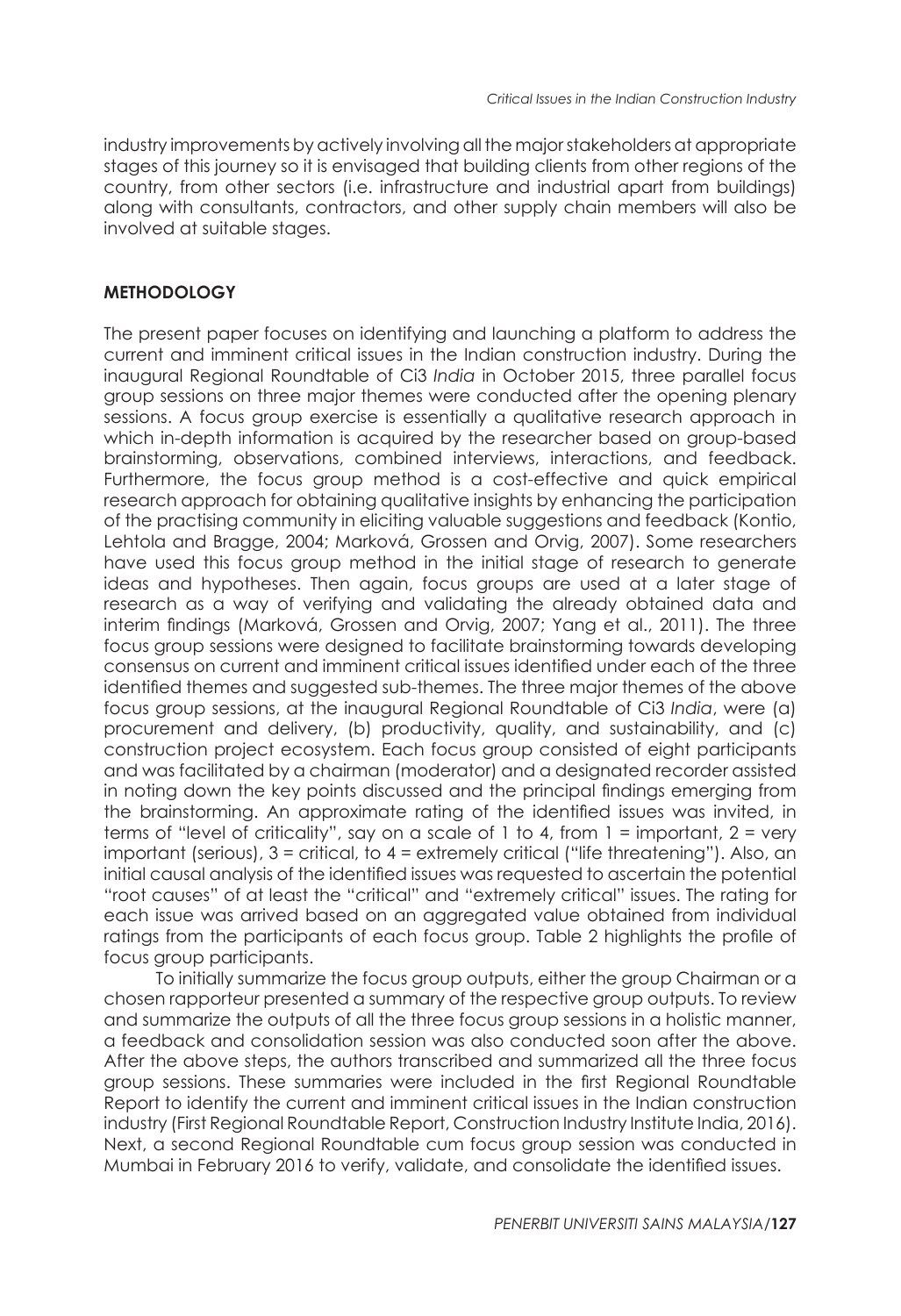| <b>Focus</b><br>Group<br>(FG) | Group<br>Chairman | <b>Designated</b><br>Recorder/<br>Rapporteur | <b>Focus Group</b><br><b>Participants' Profile</b>        | No. of<br><b>Participants</b> | Avg. Years of<br><b>Experience</b> |
|-------------------------------|-------------------|----------------------------------------------|-----------------------------------------------------------|-------------------------------|------------------------------------|
| $FG-1$                        | Researcher 1 a    | Researcher 1b                                | CEO's, MD's, and<br>GM's of major client<br>organizations | 8                             | $\geq$ 20 years                    |
| $FG-2$                        | Researcher 2a     | Researcher 2b                                | CEO's, MD's, and<br>GM's of major client<br>organizations | 8                             | $\geq$ 20 years                    |
| $FG-3$                        | Researcher 3a     | Researcher 3b                                | CEO's, MD's, and<br>GM's of major client<br>organizations | 8                             | $\geq$ 20 years                    |

| Table 2. Profile of the Focus Group Participants |
|--------------------------------------------------|
|--------------------------------------------------|

### **FINDINGS AND INITIAL OUTCOMES**

The main discussion points and principal findings of the first three parallel focus group session are summarized below. Validation of the identified issues is then outlined.

### **Outcomes of the First Ci3** *India* **Regional Roundtable**

### *Focus Group-1: Procurement and Delivery – Summary and Principal Findings*

The coverage of this group included the following sub-themes: programme packaging, contract types and formats, project team selection, ethics and professionalism, time and cost overruns, payments, stakeholder and relationship management, dispute reduction, and resolution. Key points discussed and outcomes are outlined below.

#### *Programme packaging*

The recurring call for project requirements to be detailed as much as possible during the pre-construction phase itself was re-affirmed and reinforced with examples of how it is done in other countries and even by some progressive clients in India. Clients must spend sufficient time to set out the project requirements and specifications in detail, to avoid misperceptions and costly rework during implementation. However, current practice was deplored, where most clients rush through this phase, pushing their consultants and contractors to deliver so fast that they may be compelled to take short-cuts and start site construction with incomplete information. Moreover, there is no time for considering alternative design concepts or technologies, let alone optimize even the selected one. This grave shortfall is confirmed by the observations of Iyer and Jha (2006), who identified owner's inadequate project formulation in the beginning, as one of the critical failure factors contributing to under-performance of Indian construction projects. Studies also indicate that improper planning during bidding stage as one important cause of delay, which is generally overlooked in analysis of construction delays (Doloi et al., 2012; Al-Kharashi and Skitmore, 2009; Bramble and Callahan, 1992). Root causes that were identified, for shortfalls in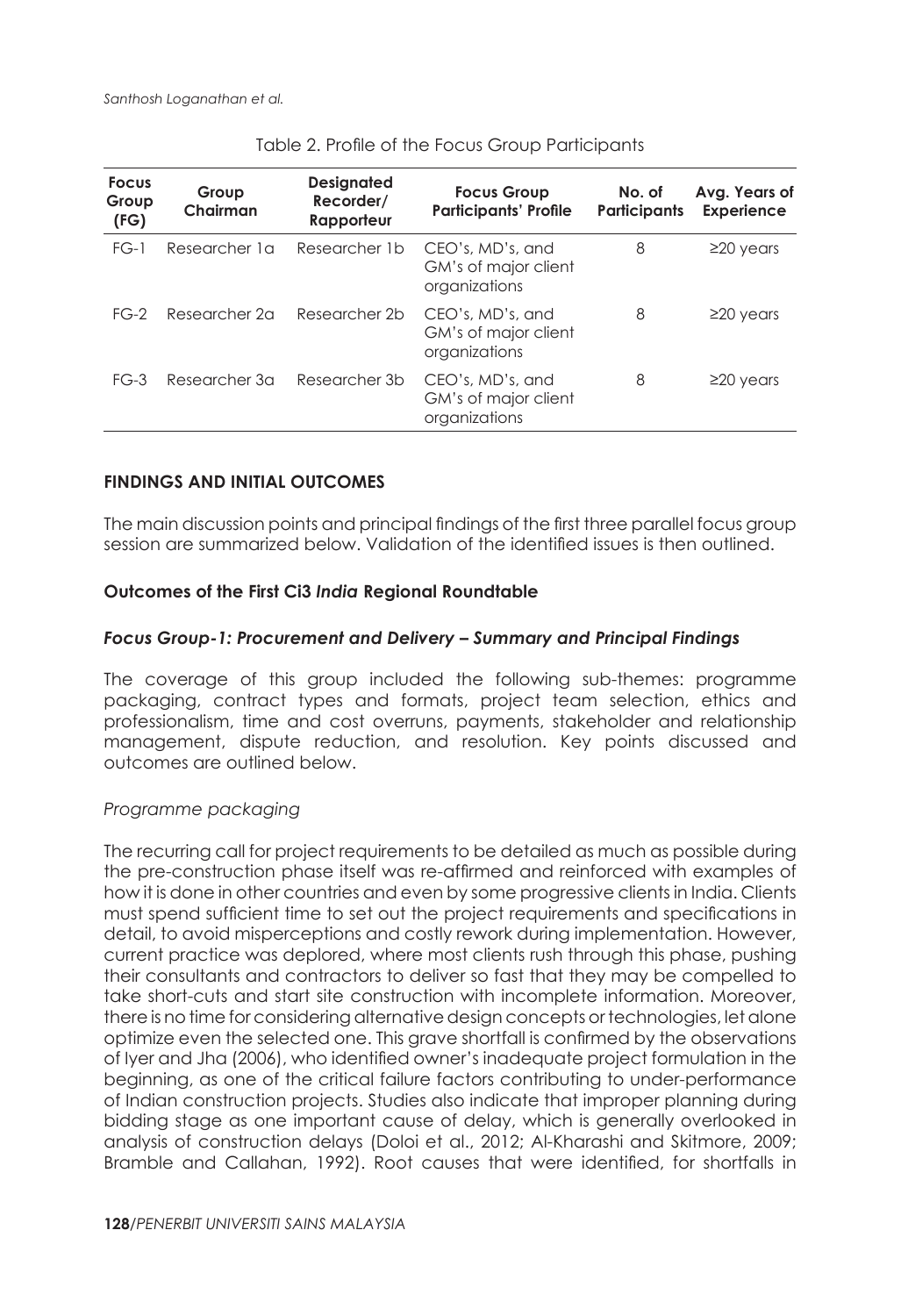developing good programme packaging include insufficient data collection, inexperienced consultants, pressure/distortions by local authorities and different norms in different states of the country, statutory approvals, design management, procurement management, poor selection of contractors, and political motivations from a public sector perspective.

#### *Stakeholder and relationship management*

The construction industry involves a large number of stakeholders and hence managing them is quite difficult. It was identified that involvement of the necessary stakeholders at appropriate times, soliciting and respecting their opinions is important, whereas lack of trust between stakeholders is a critical deficiency in stakeholder management in the Indian context. Such findings are also similar to previous findings of Iyer and Jha (2005, 2006) and Doloi et al. (2012) who concluded that lack of commitment of project participants, conflict between them, and their indecisiveness, to be the top three critical factors affecting schedule and cost performance of Indian construction projects. It was deliberated that early involvement all major stakeholders, along with genuine soliciting of their opinions and incorporation of relevant suggestions, can reduce conflicts of interest in the project and promote their "buy-in"/ commitment too. Building trust between the client, contractor, and other stakeholders will also smoothen contractual and stakeholder management. Furthermore, acknowledging the inputs (particularly proactive) contributions achievements of contractors and other stakeholders will also result in better project outcomes. A discussion ensued on contractor rating by the Building and Construction Authority (BCA) of Singapore. It was suggested that India might also benefit from a similar rating system, which may also help promote trust between stakeholders, who know more about their relative "capacities".

# *Contract types and formats*

It was noted that most contract documents were alleged to be substandard and one-sided. Substandard contract documentation is lethal to the construction project in particular, and to the industry in general, as it leads to many conflicts and misinterpretations, in turn triggering costly arbitrations and litigation. Even where the upfront contracts are not deficient to start with, the administration of these contracts must be very professional. Satyanarayana and Iyer (1996) highlighted the significance of effective contract administration, especially in Indian construction projects. Contractors, to stay in business, have under-estimated, whether consciously or otherwise, project time and cost requirements in order to win contracts. Hence, the contractual landscape generally tends to be littered with over-optimistic agreements of cost and time, which may not be practically achievable, resulting in significant overruns of both budget and programme. Following such optimism, the improper planning by contractors during their bidding stage leads to unviable contracts (Satyanarayana and Iyer, 1996). A suggestion was made to design an appropriate rating system to be used during the pre-qualification phase. Clients agree that a fair and clear contract should be drafted with appropriate dispute resolution clauses to avoid time and resources wasted on disputes and claims. It was also emphasized that clients should guard against corruption during bid evaluation on their projects.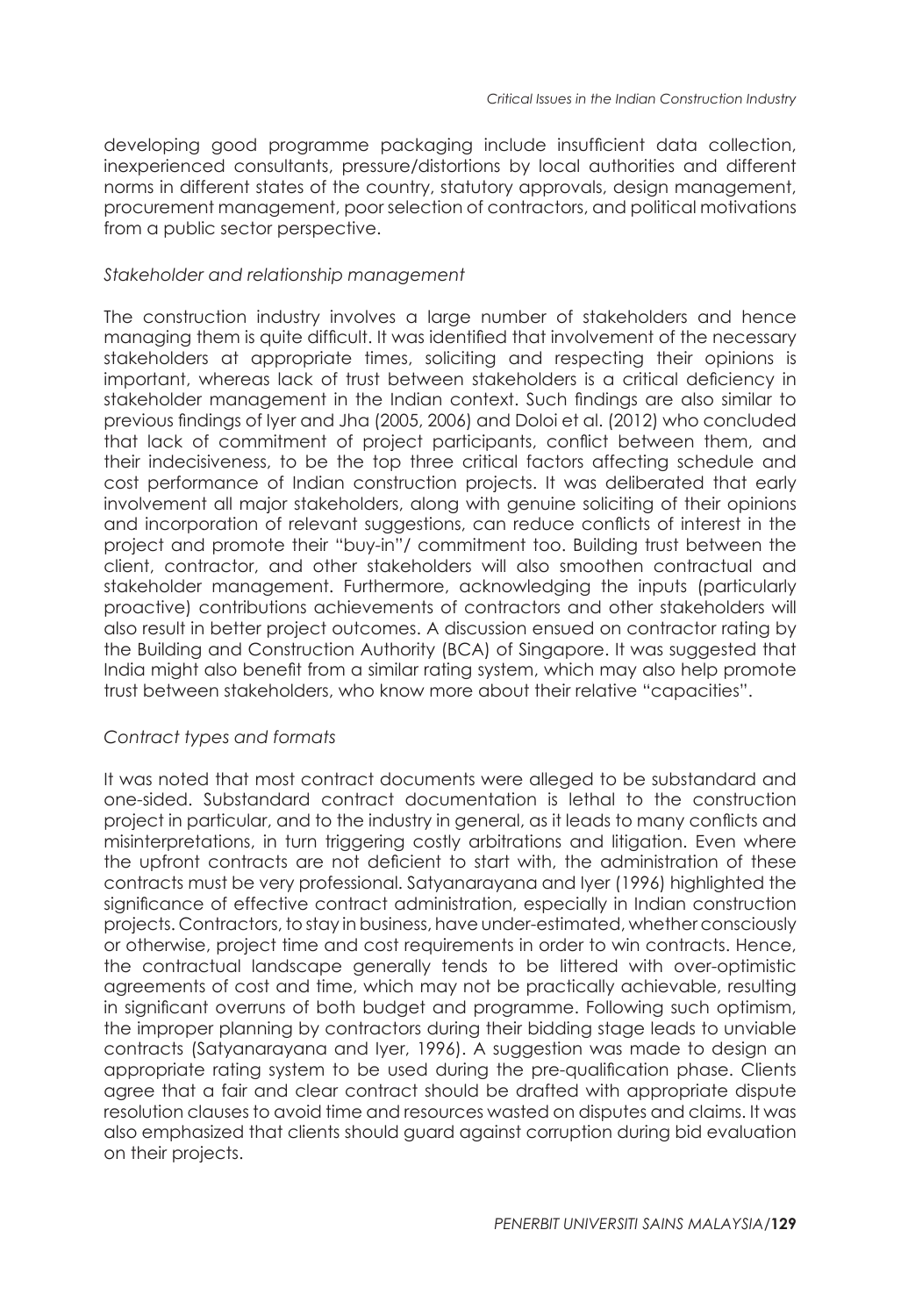#### *Ethics and professionalism*

Under this sub-theme, it was discussed and agreed that the construction clients must take special interest to minimize illegal dumping of construction and demolition waste, which affects the local environment and also adversely impacts the quality of life and sustainability. Experts highlighted issues of lack of trust among stakeholders, possibly arising in part from a lack of entry and exit barriers. As reported in an earlier study, skills shortage (in all the levels), lack of professionalism, and other human resource related issues are recurrent problems in the industry (Sawhney, Agnihotri and Paul, 2014). Table 3 highlights the principal findings with ratings (on the 1–4 scale mentioned above) as emerged from focus group session-1.

Table 3. Principal Findings with Ratings as Emerged from Focus Group Session-1

| <b>Identified Issues</b>                                                               | Rating<br>(On a Scale of 1-4) |
|----------------------------------------------------------------------------------------|-------------------------------|
| Shortfalls in proper standards for better project formulation                          | 4                             |
| Lack of client involvement and competence                                              | 4                             |
| Need for better contractor selection system                                            | 4                             |
| Lack of trust between stakeholders (possibly because of no entry<br>and exit barriers) | 2.5                           |
| Substandard and one-sided contracts                                                    | 2.5                           |

### *Focus Group-2: Productivity, Quality and Sustainability – Summary and Principal Findings*

The coverage of this group included the following sub-themes: designing for lifecycle "value" and built asset management, lean construction, green, off-site, technology and materials innovations, safety and health, environment and society, and benchmarking and KPIs. Key points discussed and outcomes are outlined below,

#### *Productivity benchmarks and standards*

The industry is persistently dealing with problems related to productivity, particularly labour productivity. Relevant literature provides evidence that empirical studies using actual field data indicate significantly low labour productivity even in key construction activities (Loganathan and Kalidindi, 2015; Thomas and Sudhakumar, 2013). In addition, other studies have also identified poor labour productivity as a major factor causing delay in Indian construction projects (Doloi et al., 2012). A report of the National Commission on Labour, Government of India (2002) also reported that the industry functions at low productivity because of lack of skills, poor workmanship, and low levels of mechanization and technology adoption.

However, low productivity can be due to inefficiencies of the labour as well as due to mismanagement by contractors. While developers pay labour contractors their agreed rates, which are padded for various inefficiencies, the total cost is ultimately transferred to the customers. This, therefore, highlighted the need for established productivity standards, benchmarks, key performance indicators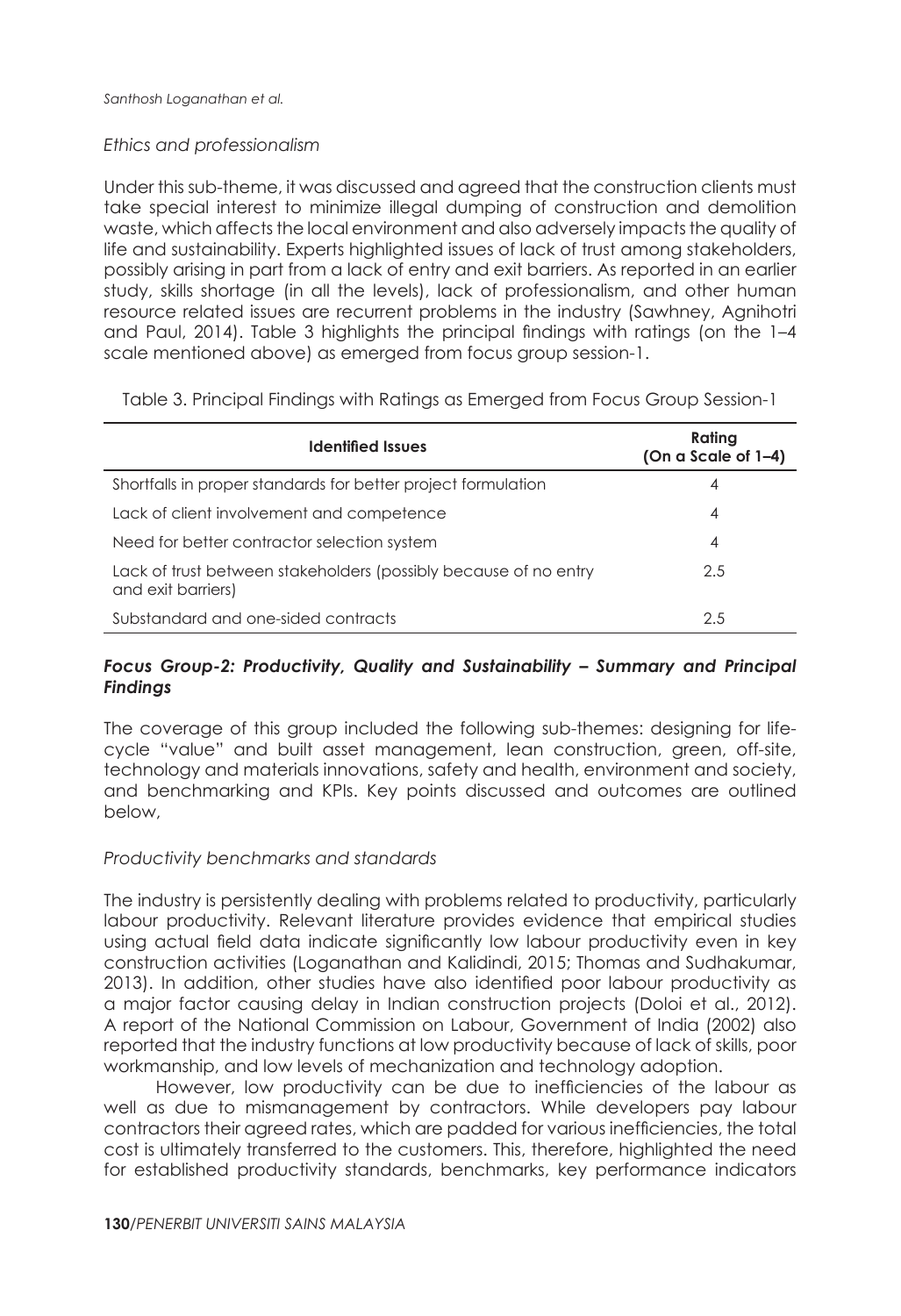and industry norms to monitor the construction process and reduce inefficiencies and time-wastage. In the same vein, a recent Singapore study reported that most contractors there do not have productivity measurement policies, although they did acknowledge its importance (Hwang and Soh, 2013).

The Central Public Works Department (CPWD) of India indices and Delhi Analysis of Rates (DAR) provide standards for productivity and rate analysis for different construction activities. While the CPWD methodology is reliable, it was remarked that the CPWD database is not regularly updated and needs adjustments for different regions of the country, hence, its application in the industry is very low. Therefore, it was suggested that a framework should be developed for productivity benchmarks and standards, also considering increasing mechanization levels in construction sites.

#### *Lack of skilled manpower*

A significant discussion strand pertained to the lack of skilled manpower in the Indian construction industry. As reported by earlier studies, many participants felt that lack of skilled labour, lack of skilled operatives, and a low proportion of skilled to semi- and unskilled worker ratio, were critical factors affecting the productivity of construction projects (Thomas and Sudhakumar, 2014; Horner, Talhouni and Thomas, 1989).

The construction industry employs over 29 million workers. However, only 11.4% are skilled workers, and the remaining 88.6% are semi-skilled and unskilled workers (Planning Commission, Government of India, 2010). Planning commission forecasts additional 41 million workforces by 2022. The country has recognized the fact that skilling is an urgent need and begun to put in place the infrastructure, processes, standards, and systems required to raise large skilling factories. National Skill Development Council (NSDC) by the Ministry for Skill Development and Entrepreneurship, Government of India is one such initiative. Specific to construction industry NSDC has developed, Construction Skill Development Council (CSDC). Experts highlighted that however, CSDC, a national level skill development mission was initiated by the ministry, the proportion of skilling that needs to be done for the construction industry is very high. It was remarked that large construction clients should come forward with similar initiatives to fill the gap in skilling.

Increasing in-house workers and developing training wings was suggested by the group. It was remarked that the workers' motivation level is generally low as they hardly receive appreciation for their work. Having workers on board increase their commitment to do a good job as they gain pride and motivation with the company tag. While practiced by certain organizations, practicability at the industry level was questioned. NSDC highlights that only 9.8 million of the total 29 million workers are registered in the country. The need for certification of workers was agreed. However, industry acceptance would probably need clients to mandate a certain proportion of certified workers, which could be increased in stages. This is also essential for the development and welfare of the industry including all stakeholders, in the long run. The Construction Industry Development Council (CIDC) provides some certification courses for workers. The problem of attrition after investing in worker training was also raised as a trained worker might leave the job for a better salary. Therefore, providing a premium for certified workers was suggested, with different premium ratings based on skill levels. The need for governance by owners in this regard was also noted.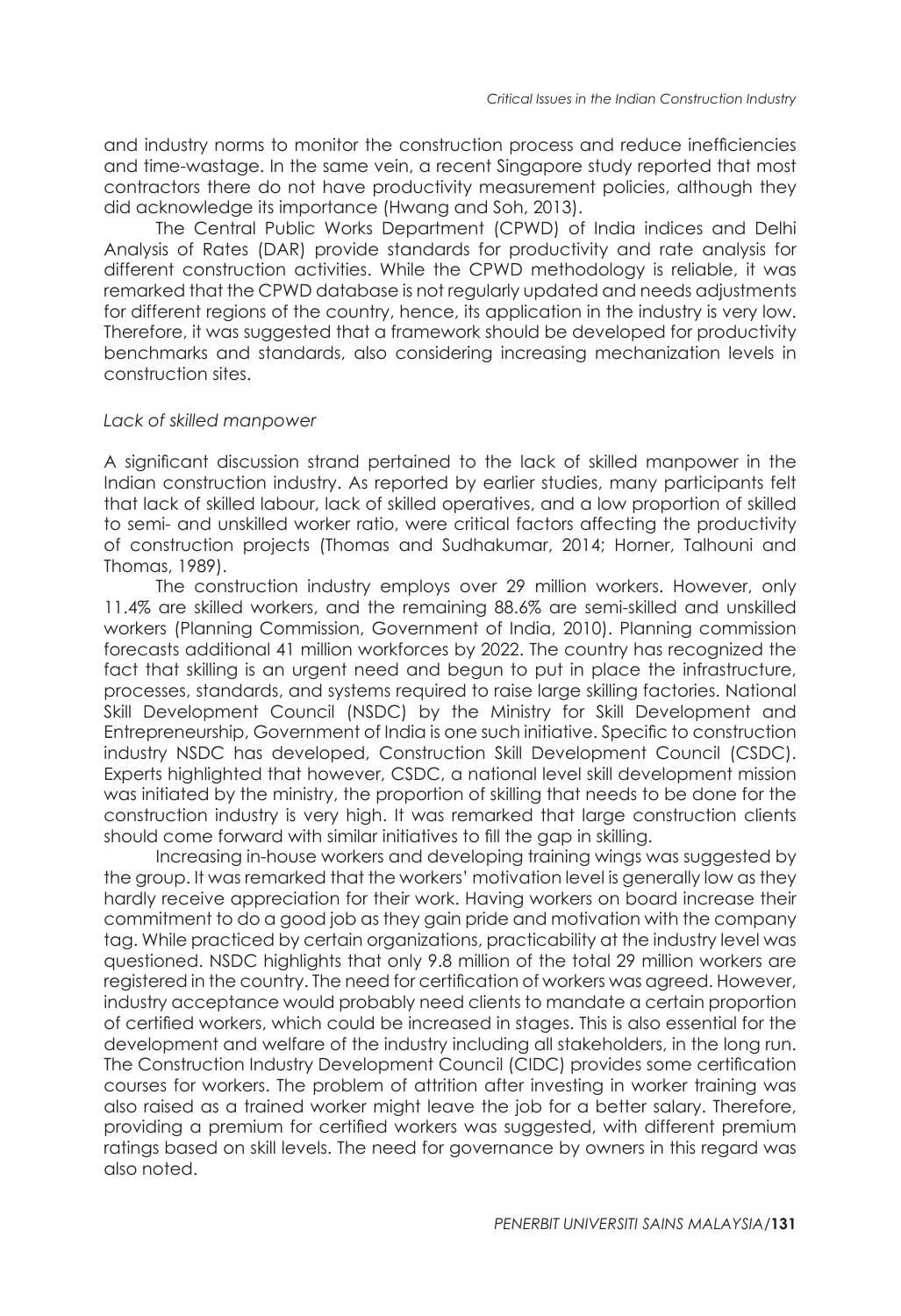#### *Designing for lifecycle value*

Lack of an integrated view of the design process was lamented. The absence of user-centric design was also emphasized. Some issues restraining designing for life cycle value in buildings were a lack of competency, lack of awareness, financial implications, and even a feeling of "not needed" as end-users are not directly connected to the designers or developers. Usage of tools such as life cycle analysis and value engineering, along with the mainstream use of project management tools was emphasized.

### *Off-site construction*

Low quality is considered as one of the critical issues in construction. It was remarked that the time and costs wasted on rework and other quality related issues are very significant. Lack of awareness of relevant modern tools and techniques (e.g. clinging to traditional techniques in plastering, lifting, and transporting materials, etc.), improper supervision, inappropriate tools, and equipment were considered to be at the root of quality related issues. It was remarked that quality can be improved by adopting off-site (pre-cast/pre-fab) construction. However, the need for meticulous planning, heavy taxes and excise duty, various transportation permits and other traffic regulations, and storage issues were identified as major barriers to adopting off-site (pre-cast/pre-fab) construction methods.

### *Health and safety*

The industry is reeling with problems related to health and safety of construction workers. An earlier study reported that factors such as illness, injury, lack of basic facilities are identified as the top factors causing absenteeism and turnover of construction workers in Indian construction projects. This study also revealed that the average age of construction worker in India is 26 years with 89% of them are under 35 years of age (Loganathan and Kalidindi, 2016). Hence, it is hypothesized that most of the construction labour discontinue from the job before 40 years of age due to poor welfare and well-being. Serious attention was drawn to improving owners' accountability towards ensuring adherence to minimum wages, improving living and working condition of workers, creating awareness regarding workers' compensation and insurance, streamlining labour laws and regulations to ensure welfare and dignity of workers. Table 4 highlights the principal findings with ratings (on the 1–4 scale mentioned above) as emerged from focus group session-2.

# *Focus Group-3: Construction Project Eco System – Summary and Principal Findings*

The coverage of this group included the following sub-themes: SWOT-type analysis, Up-skilling, Culture-change and optimizing inputs from Trade persons, Engineers & Managers, and Stakeholders & Supply Chains; Computer integrated systems, BIM, ICT tools. Key points discussed and outcomes are outlined below.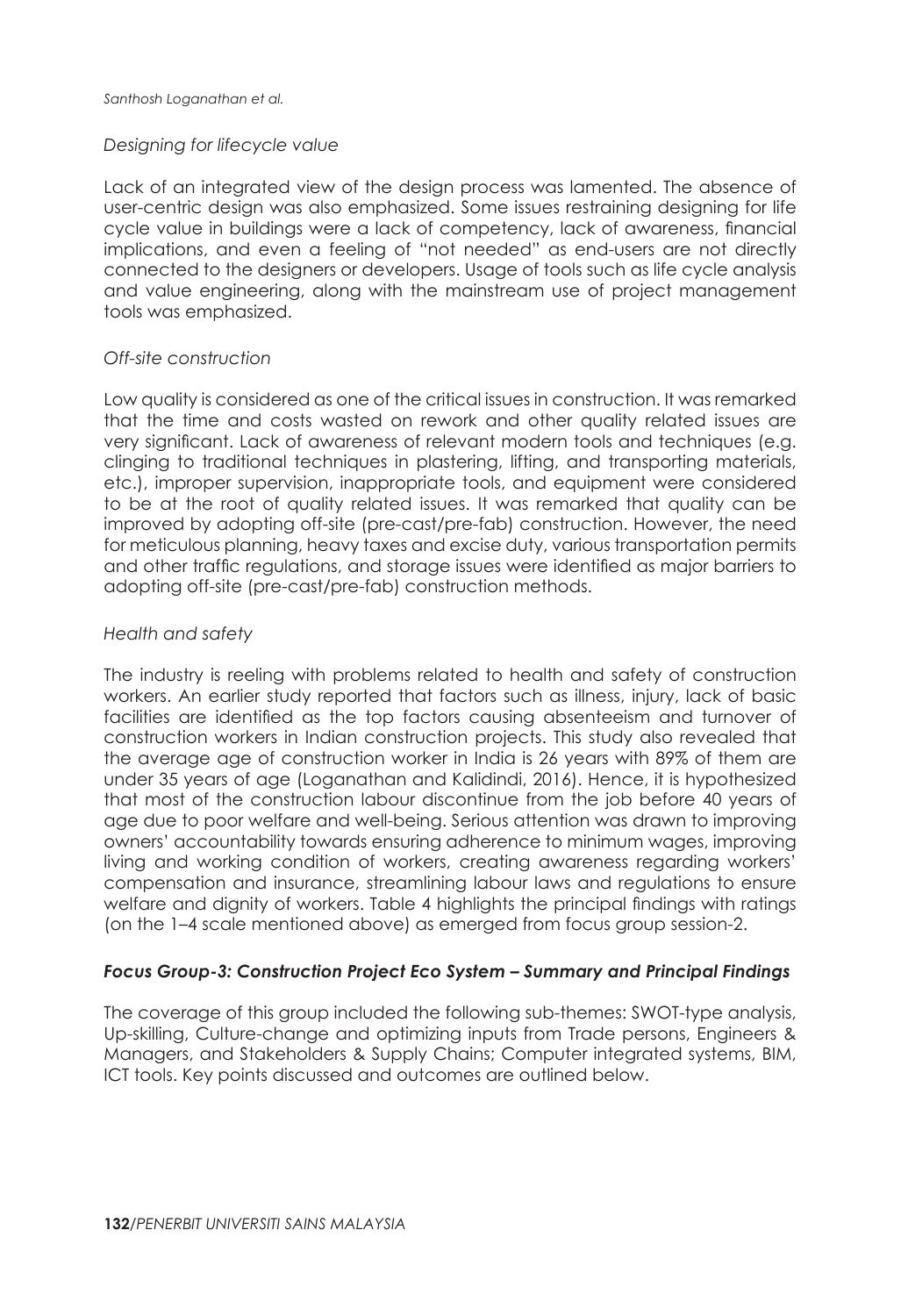| <b>Identified Issues</b>                                  | Rating<br>(On the Scale of 1-4) |
|-----------------------------------------------------------|---------------------------------|
| Acute shortage of skilled workmen                         | 4                               |
| Lack of proper facilities for workers                     | 4                               |
| Low productivity                                          | 3                               |
| Lack of productivity benchmarks, standards/norms and KPIs | 3                               |
| Lack of innovation                                        | 3                               |
| Hindrance to off-site (pre-cast/pre-fab) construction     | 3                               |
| Inadequate quality                                        | 3                               |
| Inadequate governance by owners and transparency          | 3                               |

Table 4. Principal Findings with Ratings as Emerged from Focus Group Session-2

### *Skill development*

While focus group-2 discoursed the lack of skilled labour, focus group-3 discussed that shortfall in skills is observed at all levels in construction, i.e. with managers, site engineers, supervisors, and workers. Experts opined that employee attrition is a discouraging factor for organizations to invest in training and skill development. However, in other industries such as IT and software, the responsibilities of training and skill development is transferred to universities and educational institutions. It was discussed that large construction organizations could also approach the Government for incentives for training construction professionals and workers in the forms of tax benefits etc. High involvement of Government in skill development of professionals will greatly help in skilling the industry as only a limited number of suitable training institutes and trainers are available at present.

It was also emphasized that a practice-based curriculum is needed to cover the different sub-domains of construction. Skilling professionals with updated work practices such as lean construction principles and technologies such as Building Information Modelling (BIM) will help the industry to better manage stakeholders and overcome inefficiencies. With respect to workers, it was highlighted that social initiatives such as village adoption as practiced by some players can minimize labour migration and attrition issues and improve long-term labour-organization relationship.

#### *Supply chain issues*

It was pointed out that variations in quality of construction materials are observed. As the industry is highly fragmented, there is great opportunity to sell rejected materials elsewhere, since the facts of rejection are not made public as in other industries such as the automobile industry. Shortage of materials is also observed due to cartelization of materials. There is a need for standards, testing, certification of materials and vendor development. Innovation in alternate materials with sustainability aspects is seen as the need of the hour as many traditional materials such as sand are becoming scarce.

Lack of trust between various stakeholders was also remarked as a critical issue in the supply chain management. Researchers have also highlighted the need for broader selection criteria, optimized construction supply chains, and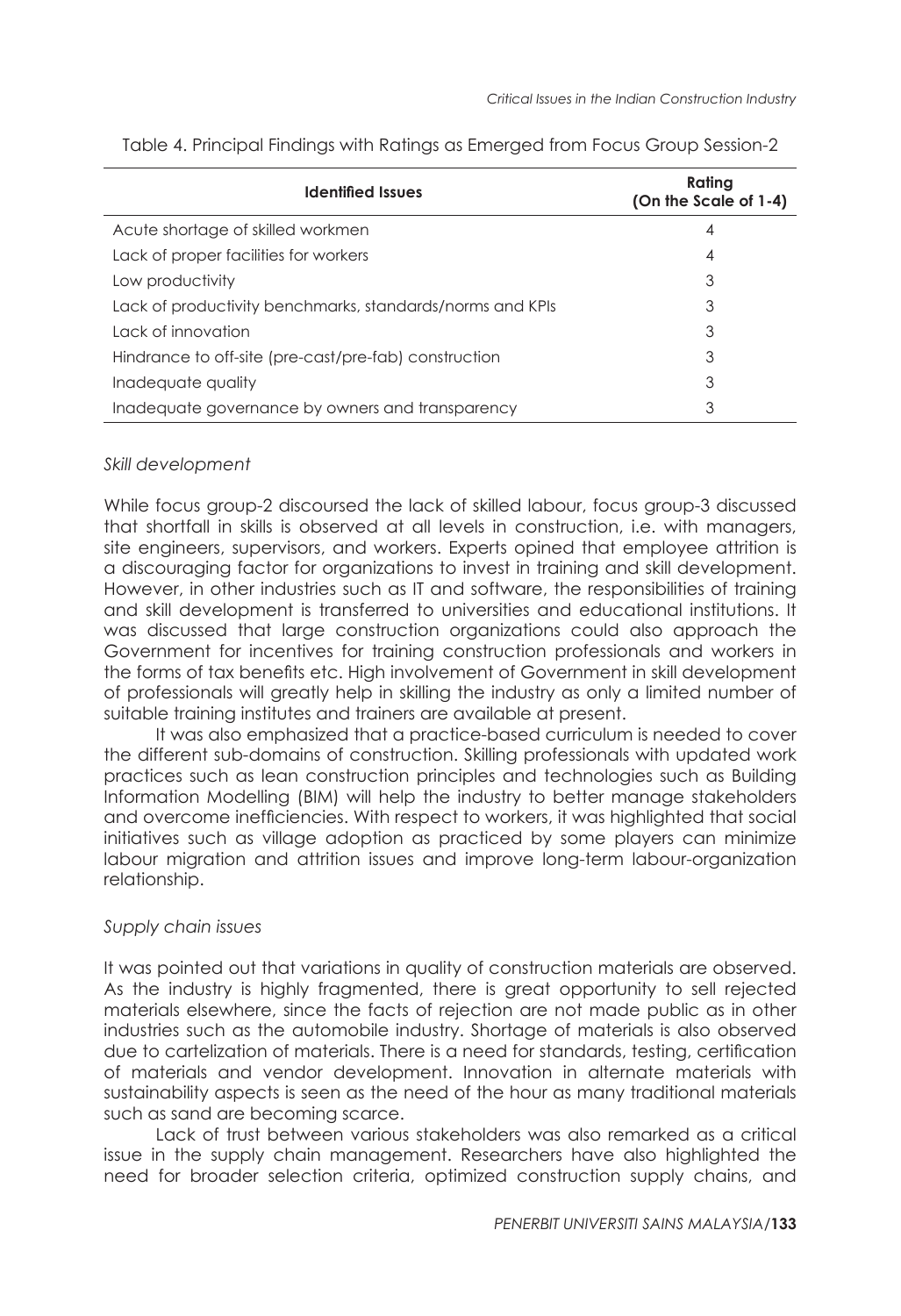smoother inter-organisational transactions (Kumaraswamy, Palaneeswaran and Humphreys, 2000; Palaneeswaran et al., 2003). Researchers have also identified inappropriate procurement and delivery systems and cultural mismatches in supply chains and project teams as critical barriers in construction industry development (Kumaraswamy, 2006). A massive shift from classical and traditional contracting approaches is sorely needed by the adoption of new contracting approaches such as relational and collaborative contracting methods and better stakeholder management practice (Kumaraswamy, 2006; Ugwu et al., 2003a; Rahman and Kumaraswamy, 2002).

# *Technology adoption*

It was agreed that while a higher initial cost is needed for technology adoption, longterm benefits can offset the initial cost. Potential solutions that may be achieved through technology, for example, BIM can help in better stakeholder management and reduce time and cost overruns. However, it was debated that clients must first acknowledge and appreciate the benefits of technology adoption. Clients should strengthen adoption of technologies through contractual incentives and take definitive steps to adopt technologies in their projects at all levels. Clients must also share the results of their demonstration projects (e.g. by case studies) so that they may learn from each other iteratively. Mutual benefits and lessons learned can be exchanged across the whole industry. It was also argued that innovation is much needed to enrich user experience, while attempts to adopt new technologies will be difficult without some fundamental process changes in design and finance management. Table 5 highlights the principal findings with ratings (on the 1–4 scale mentioned above) as emerged from focus group session-3.

| <b>Identified Issues</b>                                                                  | Rating<br>(On the Scale of 1-4) |
|-------------------------------------------------------------------------------------------|---------------------------------|
| Need for up-skilling construction professionals                                           | 3                               |
| Improper supply chain management and need to shift to<br>alternate contracting approaches | 3                               |
| Lack of technology adoption                                                               | 3                               |
| Reluctance to adopt new work practices such as lean practices                             | 3                               |

Table 5. Principal Findings with Ratings as Emerged from Focus Group Session-3

To summarize, the following are the 16 critical issues identified in the three focus group sessions in the first Regional Roundtable:

- 1. Lack of client involvement and competence
- 2. Lack of trust between stakeholders
- 3. Shortfalls in proper standards for better project formulation
- 4. Sub-standard and one-sided contracts
- 5. Acute shortage of skilled workmen
- 6. Low productivity
- 7. Lack of productivity benchmarks and standards
- 8. Lack of innovation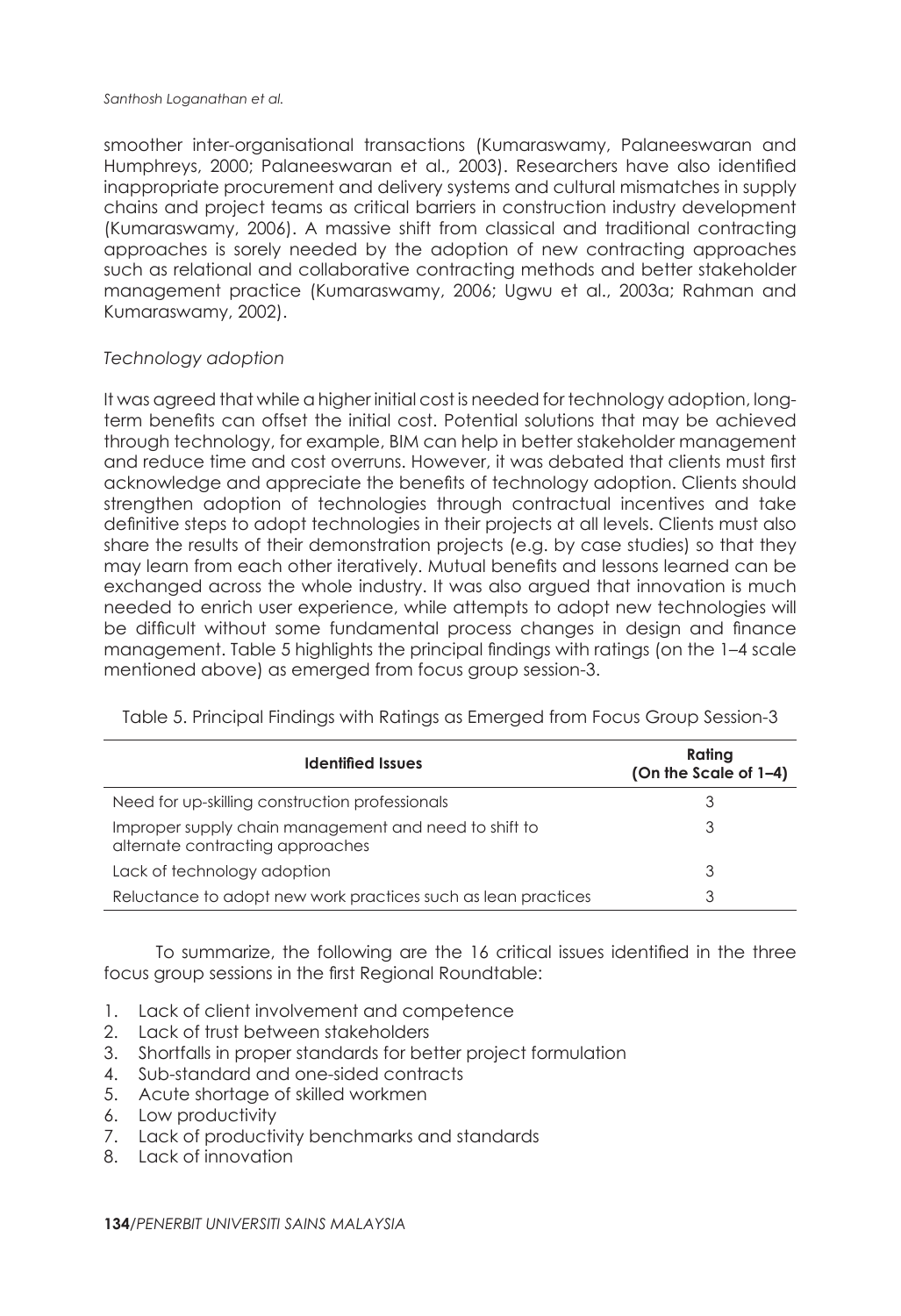- 9. Hindrance to off-site (pre-cast/pre-fab) construction
- 10. Inadequate quality
- 11. Inadequate governance by owners and transparency
- 12. Lack of proper facilities for workers
- 13. Improper supply chain management and need to shift to alternate contracting approaches
- 14. Lack of technology adoption
- 15. Reluctance to adopt new work practices such as lean practices
- 16. Need for better contractor selection system

### **Outcomes of the Second Regional Roundtable**

As mentioned earlier, the focus group session in the second Regional Roundtable was to disseminate, verify, validate, and then to consolidate the current and imminent critical issues in the Indian construction industry, which were identified in the three-parallel focus group session conducted at the first Regional Roundtable. For this purpose, it was organized in Mumbai, so as to bring on board a set of high calibre construction clients from another important region in India, with potentially fresh insights. A total of 54 participants of the four focus group sessions were topmanagement industry professionals, academicians, and invited experts with over 20–25 years of experience in construction industry dealing with large construction projects across the country.

The second Regional Roundtable was conducted as one combined focus group, starting off with an overview of the issues identified at the first Regional Roundtable. While these outcomes from the first Regional Roundtable were commented on and endorsed, in general, the degree of emphasis varied on their criticality. In addition, a few other critical issues were identified, brainstormed, and consolidated along with the base set, in this second Regional Roundtable. The additional "critical" issues were primarily summarized as:

- 1. Inefficient design process management
- 2. Uneconomical design codes and operational standards
- 3. Outdated operational design codes (i.e. to realistically update and rationalize relevant design codes to increase efficiencies, while also targeting quality, safety, and sustainability of construction processes and the built assets).

Therefore, in summary, a total of 19 current and imminent critical issues were identified. Some of the issues identified in the present study are comparable to the findings of the other studies reported in the literature including Sawhney, Agnihotri and Paul (2014). However, some of the "fresh" issues that emerged in the current study include: lack of client involvement and competence, shortfalls in proper standards for better project formulation, lack of productivity benchmarks and standards, inefficient design process management, and lack of innovation. The earlier study by Sawhney, Agnihotri and Paul (2014) identified the grand challenges for the Indian construction industry, adding that the ultimate goal lies in addressing the identified issues and challenges.

In the same spirit, i.e. to address the identified 19 current and imminent critical issues in the Indian construction industry, these issues were rationalized and consolidated as Action Items. An Action Team was assigned to work on each Action Item. The Action Teams include academicians, industry participants from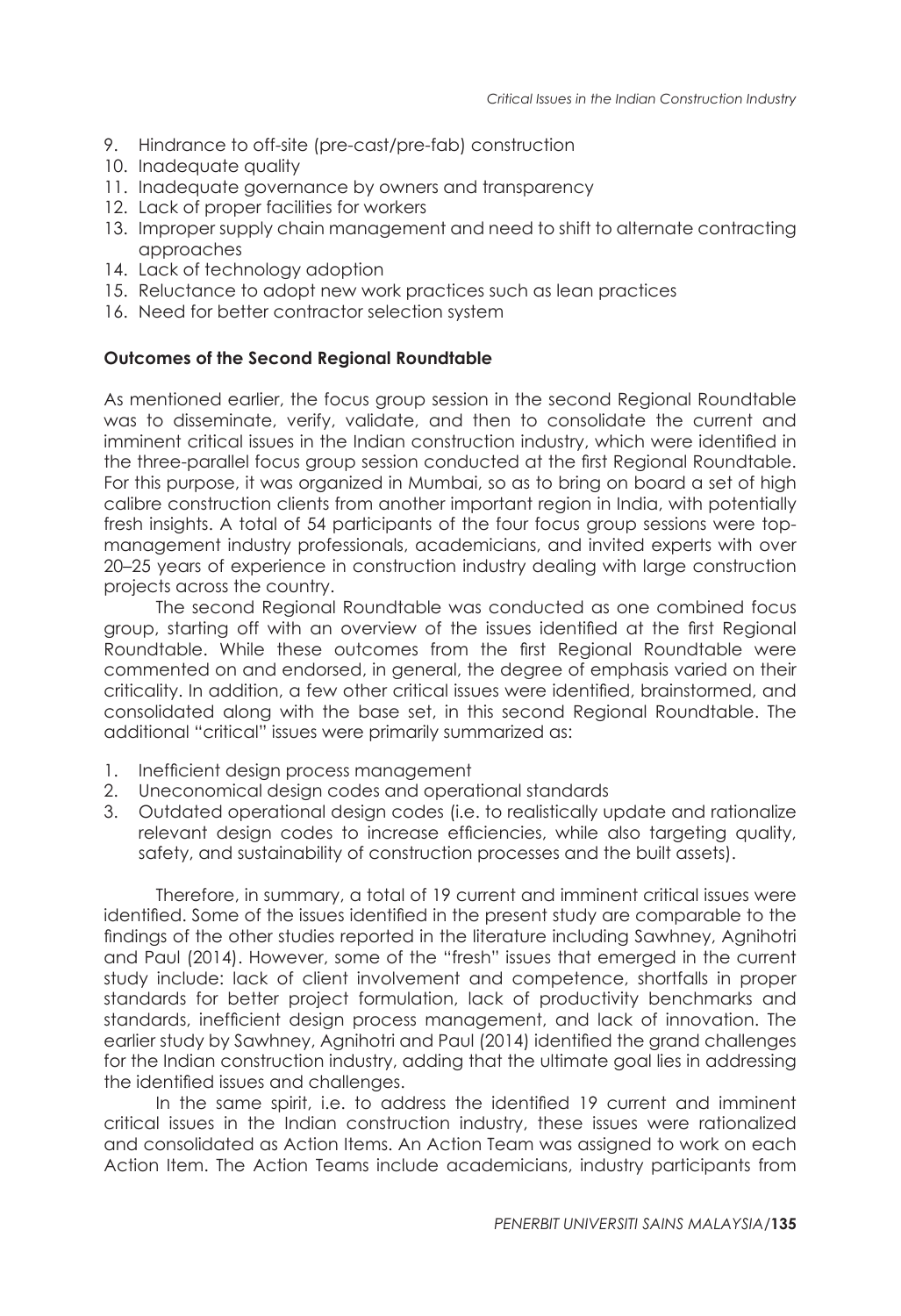Chennai and Mumbai Roundtables, and other invited experts. Ten Action Teams were initially formed, but since some items came under a common "umbrella" they were regrouped so that Seven Action Teams could handle these 10 items. Table 6 shows the identified current and imminent critical issues and how they are being addressed as consolidated Action Items by the Action Teams.

# **Action Items (AIs)**

**AI-1:** Identify and/or formulate a set of KPIs (based on international practices, but adjusted to meet local needs and priorities) for use by a "Benchmarking Club" to facilitate focused and regulated data sharing and continuously improve project level efficiencies vis-à-vis industry averages/norms.

**AI-2:** Formulate 5-year targets to significantly reduce both average project construction costs and overall project time-frames.

**AI-3:** Revisit design process management, with a view to upgrading design quality, as well as optimize the "economics" of construction and "life cycle value" of the built assets themselves. Need for awareness of the use and benefits of technology and disseminate the benefits of technology adoption to the industry with demonstration projects, cost-benefit case studies, sharing reports, etc. to target overall efficiency and sustainability.

**AI-4:** Revisit design codes and strengthen technical inputs (from academia, construction clients, architectural and engineering consultants, and contractors) to provide suggestions to the revisions of such codes so that the code development authorities would realistically update and rationalize relevant design codes to increase efficiencies, while also considering economies, targeting quality, safety, and sustainability of the built assets.

**AI-5:** Establish the business case for significantly increasing the proportion of direct workers in a construction project i.e. for quasi-formalization of workforce-on-site to minimize attrition, accidents and delays due to "lack of skilled manpower" as most of the migrant construction workers consider construction work as a "part-time", unskilled profession instead of a skilled, long-term career.

**AI-6:** Set stage-wise targets for mandating the proportion of trained and certified direct workers in a construction project (e.g. from 30% in 2 years, 50% in 4 years, and so on) during contract finalization stage and closely monitor for compliance. Need to revisit the popular paradigm of construction manpower requirements being "project-based", from an organizational perspective that aims for an adequate pipeline of projects to move manpower from one project to another within the organization.

**AI-7:** Improve the overall construction industry image and make it attractive for all talent pools at young-graduate level (entry-level) as well as for career development. Up-skilling construction professionals with advanced technologies, special management programmes. Consider options such as "finishing schools" ("top-up") for young graduates with different specializations – in Construction Project Management, Structural, Geotechnical, MEP Engineering, etc.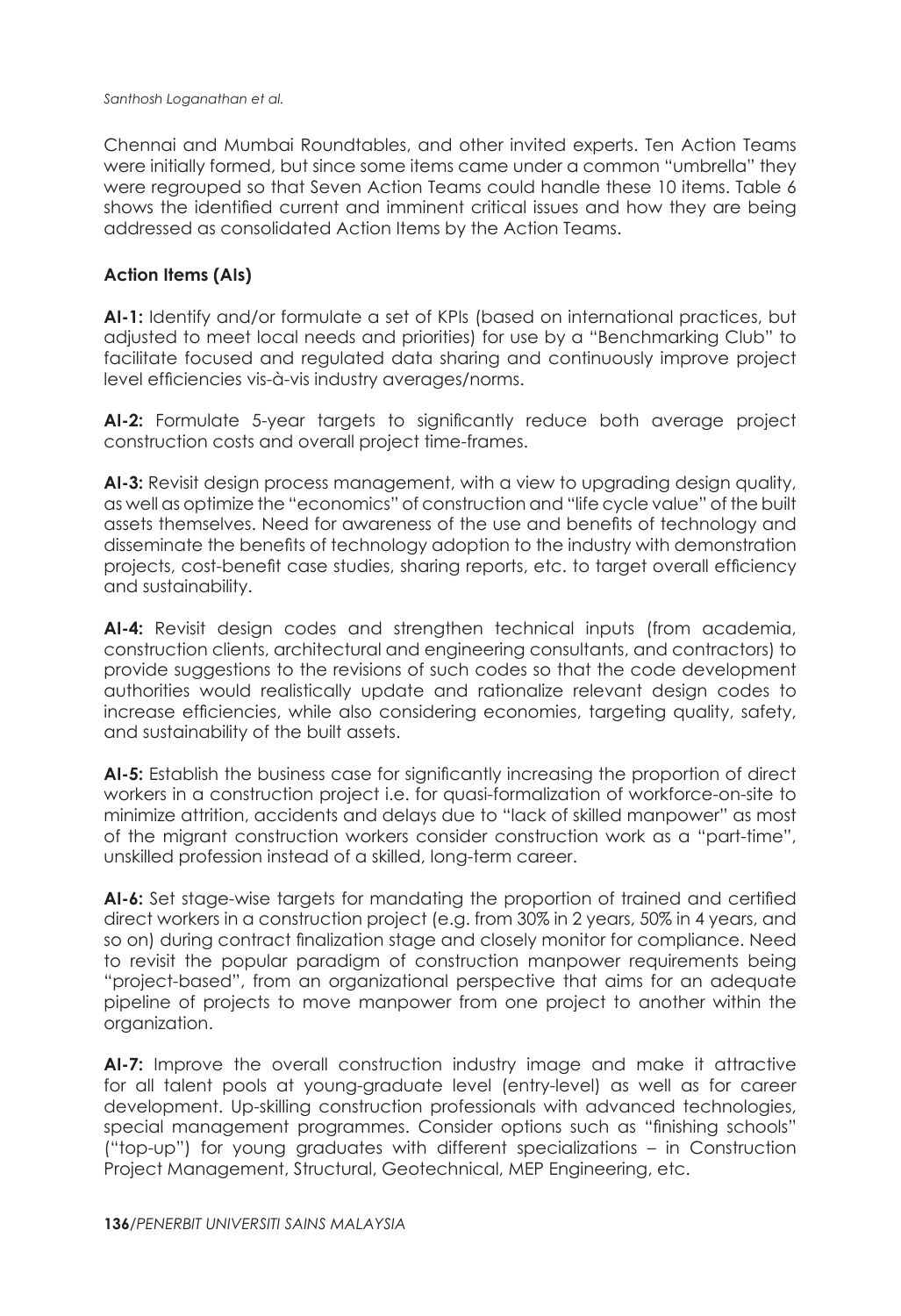Table 6. Identifying and Addressing the Current and Imminent Critical Issues by Formulating Action Items and Mobilizing Action Teams

| <b>Identified Current and</b><br><b>Imminent Critical Issues</b>                                                                                                                                                                                                                                               | <b>Brief for "Addressing Identified</b><br><b>Critical Issues" - Action Items</b><br>Summarv                                                                                                                                                             | <b>Responsibility</b><br>Assignment - to<br><b>Action Teams</b>                                                                        |
|----------------------------------------------------------------------------------------------------------------------------------------------------------------------------------------------------------------------------------------------------------------------------------------------------------------|----------------------------------------------------------------------------------------------------------------------------------------------------------------------------------------------------------------------------------------------------------|----------------------------------------------------------------------------------------------------------------------------------------|
| • Lack of productivity benchmarks<br>and standards<br>• Need for better contractor<br>selection system                                                                                                                                                                                                         | • Need to formulate updated<br>benchmarks, standards, and<br>performance indicators<br>• Need to design performance-<br>oriented selection criteria                                                                                                      | Action Team-1:<br>Key Performance<br>Indicators (KPIs)                                                                                 |
| • Shortfalls in proper standards for<br>better project formulation<br>• Lack of client involvement and<br>competence<br>• Improper supply chain<br>management<br>• Hindrance to pre-fab/pre-cast<br>• Lack of trust between stakeholders<br>• Reluctance to adopt new work<br>practices such as lean practices | • Formulate five-year target<br>plans to significantly reduce<br>time and cost frames by<br>active client involvement<br>from conceptual stage,<br>adopting new work<br>practices and technologies,<br>and implementing better<br>contracting approaches | Action Team-2:<br>Strategies for<br>reducing costs<br>and time-frames                                                                  |
| • Inefficient design process<br>management<br>• Lack of technology adoption<br>• Lack of innovation<br>• Lack of client involvement and<br>competence                                                                                                                                                          | • Restructuring existing design<br>management practices<br>• Create awareness about<br>technology by demonstration<br>projects, cost-benefit analysis                                                                                                    | Action Team-3:<br>Design processes<br>and technology<br>adoption                                                                       |
| • Outdated design codes<br>• Uneconomical design codes and<br>operational standards                                                                                                                                                                                                                            | • Revisiting design codes and<br>standards                                                                                                                                                                                                               | Action Team-4:<br>Design codes and<br>standards                                                                                        |
| • Low productivity<br>• Acute shortage of skilled workmen<br>• Inadequate quality<br>• Lack of productivity benchmarks<br>and standards<br>• Lack of proper facilities for workers<br>• Need for up-skilling construction<br>professionals                                                                     | • Business case for training and<br>employing workmen, up-<br>skilling professionals, scientific<br>measurement of skill and<br>productivity, and improving<br>industry image                                                                            | Action Team-5:<br>Human capital<br>(including labour,<br>technical and<br>managerial<br>and skills<br>development)<br>and productivity |
| • Sub-standard and one-sided<br>contracts<br>• Inadequate governance by<br>owners and transparency<br>• Improper supply chain<br>management<br>• Reluctance to adopt new work<br>practices such as lean practices                                                                                              | • Instigating alternate<br>contracting approaches<br>in practice, developing an<br>over-arching Charter based<br>on inputs from other Action<br>Teams to capture and<br>propagate best practices                                                         | Action Team-6:<br>Construction<br>Clients' Charter                                                                                     |
|                                                                                                                                                                                                                                                                                                                | • Monitoring Action Teams,<br>Enabling and propelling Ci3<br>India                                                                                                                                                                                       | <b>Action Team-</b><br>7: Institutional<br>platform                                                                                    |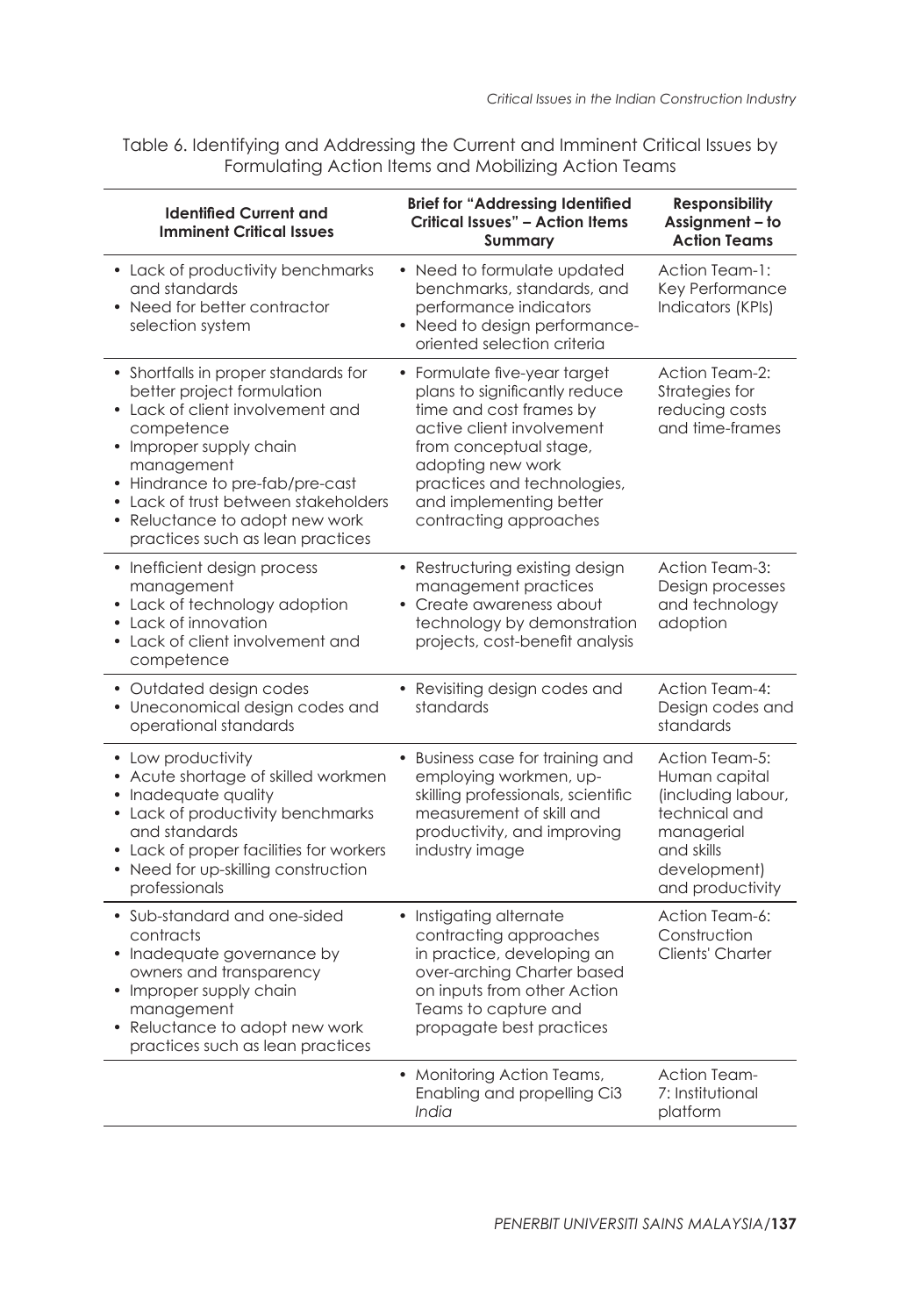**AI-8:** Formulate scientific measures for assessing skill levels, productivity, along with benchmarking and linking of wages to skill-productivity levels rather than to government-fixed, minimum-wages. This may provide a more cost-efficient, viable approach to construction than increasing mechanization purely to reduce manpower needs. Assess the potential benefits of off-site construction (including precast concrete and pre-engineered components) for large projects and project portfolios, where higher skills and a more mature workforce segment can also contribute.

**AI-9:** Voluntarily subscribe to a "Construction Clients' Charter" based on which relevant targets would be embedded as necessary conditions in bidding/ tendering/vendor selection processes and protocols (e.g. in prequalification/ tenderer requirements and selection criteria/ratings).

**AI-10:** Set up an institutional platform to enable and propel Ci3 *India* activities i.e. in a way to address the identified current and imminent critical issues in the Indian construction industry.

The seven Action Teams tasked with the Action Items (after rationalized grouping) are shown in Table 6. Previous researchers have consolidated some of the generic problems identified through the high-powered studies conducted in the UK, USA, Singapore, Hong Kong, etc. These problems include: unclear and/ or unreasonable client expectations; poor procurement strategies that dissociate design from construction expertise and encourage adversarial relationships, purely price-driven selection practices and unfair contract conditions; lack of training, research and development; and multi-layered subcontracting (De Saram et al. 2001). Issues identified in the present study are comparable to those mentioned above, while these issues are still being addressed in many other countries (Sawhney, Agnihotri and Paul, 2014). Therefore, findings from Ci3 *India* should provide useful comparisons to ongoing industry improvement initiatives in other countries, including on the methodological approaches. For example, some countries in South Asia, South America, and Africa in particular, who are yet to set-up effective construction industry development bodies may benefit from a further interchange of common experiences when formulating their own objectives, strategies, and operational mechanisms. This may also lead to joint endeavours for research and development activities across these countries.

# **ONGOING FUTURE WORK TO ADVANCE Ci3** *INDIA*

The first major objective of Ci3 *India* is to identify the current and imminent critical issues in the Indian construction industry. This was achieved as above in the first phase of the Ci3 *India* journey, along with the launch of a platform to address these issues. However, one of the current limitations of the present study is that the issues were initially identified by actively engaging only large building construction clients, academicians, and invited experts. Looking further, for Ci3 *India* to work well, construction clients must eventually engage their construction supply chains since both top-down, and bottom-up "buy-in" and commitment will be vital for success. So it is proposed to bring on board design consultants, project management consultants and contractors on stages and eventually to target for example, a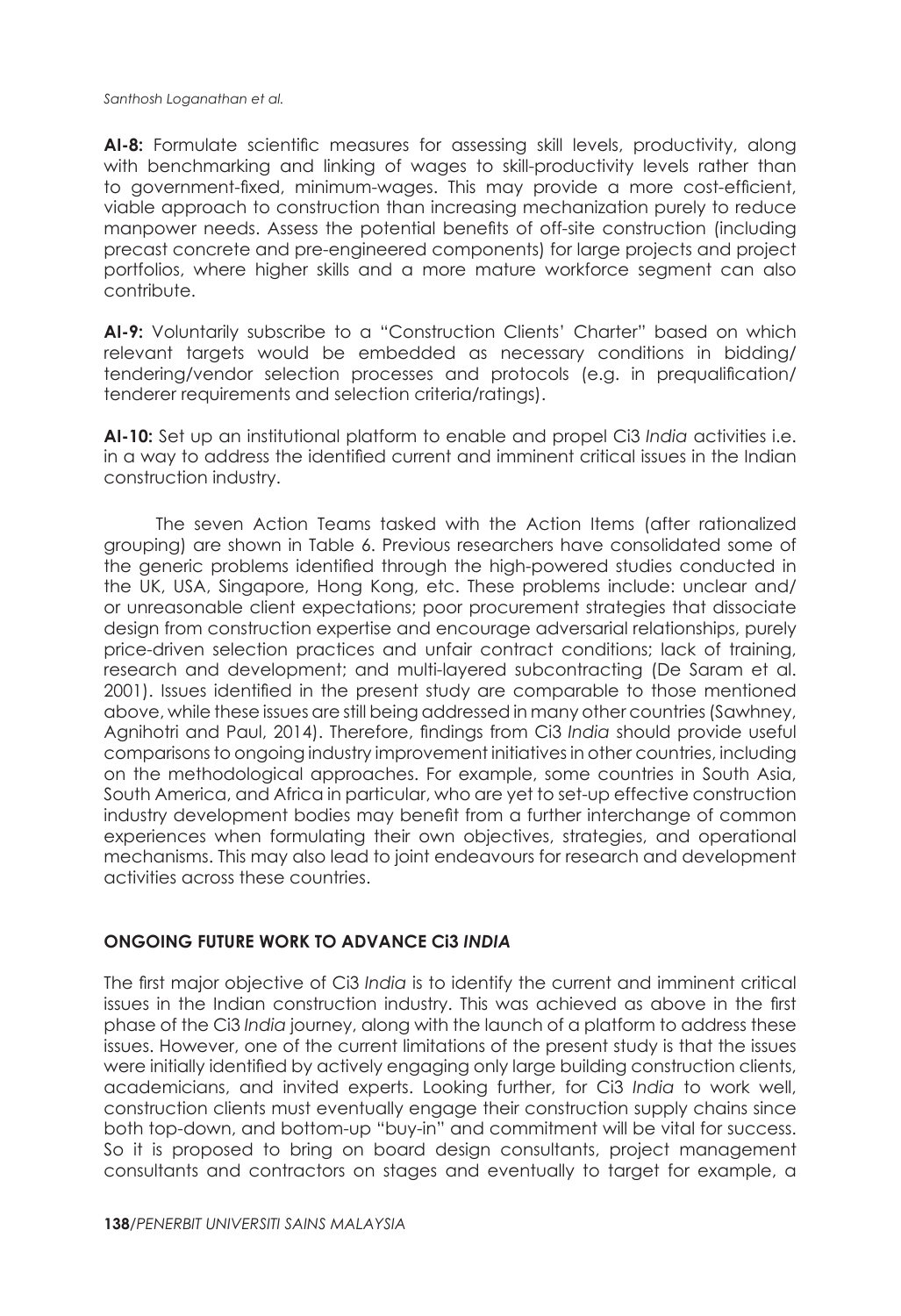*Construction Consultants' Credo* and a *Construction Contractors' Code* (i.e., apart from the "Construction Clients' Charter") at appropriate milestones in the Ci3 *India*  journey. So the ultimate aim would be for these three interlocking declarations to underpin Ci3 *India*. Such a "common manifesto" could provide the needed confidence to drive demonstration projects and system improvements so that, all groups from all industry sub-sectors could join together, for Ci3 *India* to deliver the desired industry improvements.

# **CONCLUSION**

To recapitulate, the objective of this paper is to identify and set the scene for addressing the current and imminent critical issues in the Indian construction industry. The Construction Industry Improvement Initiative India (Ci3 *India*) was conceived to drive meaningful and sustainable improvements in the industry by actively involving the stakeholders of the industry in the journey, starting with large building construction clients.

Nineteen current and imminent critical issues were identified, verified, and validated through four focus group sessions with 54 high calibre large building construction clients, academicians, and other invited experts. The identified issues were consolidated into 10 Action Items. Seven Action Teams were then mobilized to work on the 10 Action Items. Sawhney, Agnihotri and Paul (2014) in their study recommended formulating a national construction authority, which should be a tripartite body of industry, government, and academia. Ci3 *India* is conceived along the same direction with a focus on addressing the identified critical issues. Stage-wise action plans are being formulated towards developing Ci3 *India* to a high-level national initiative with the inclusion of members and stakeholders from all regions of the country as well as from other construction sub-sectors. Initially, the initiative involved participants from three major regions (Chennai, Bangalore, and Mumbai). However, it is proposed that inclusion of participants from other major regions such as Delhi, Kolkata, and Hyderabad, etc. will be carried at appropriate points. As and when needed, new Action Items may be added, and the working Action Teams will also be expanded appropriately. The issues identified and the envisaged action plans will provide useful comparisons and lessons learned to other countries, particularly developing nations when formulating and fine-tuning their own plans, strategies, and targets. Towards this end, we believe that Ci3 *India* initiative can help transform the Indian construction industry as a whole and improve overall performance for the mutual benefits of all stakeholders, provided a critical mass of representative stakeholders joins whole-heartedly in this journey.

# **ACKNOWLEDGEMENTS**

The authors gratefully acknowledge all the Roundtable participants for their valuable contributions. The Brigade Group and IIT Madras are also acknowledged for establishing the T.N. Subba Rao Brigade Group Adjunct Chair Professorship that helped launch and support this initiative. We are also grateful to Mr. S. Mahalingam (former CFO and Executive Director, Tata Consultancy Services) for his muchvalued inputs and personal invitations to Roundtable participants, as well as to Tata Realty and Infrastructure Limited (TRIL) for hosting the 2nd Regional Roundtable and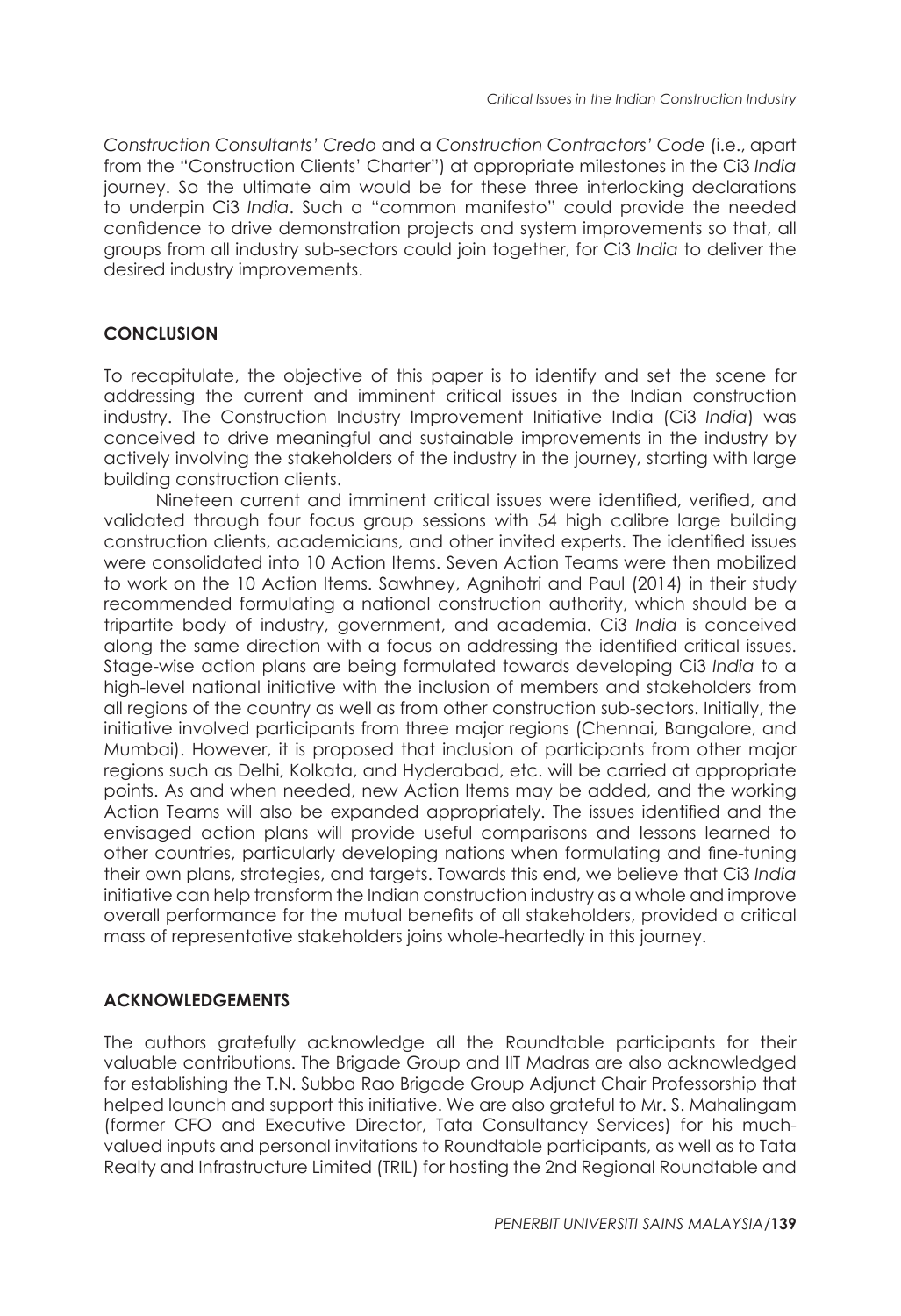thereafter helping to formalize and facilitate our Action Team endeavours. Last but not least, we thank all Action Team members for their valuable expertise and time commitments to Ci3 *India*.

## **NOTES**

1. While this paper describes the initial stages of the "Construction Industry Improvement Initiative India" – Ci3 India, the eventual outcomes from this successful initiative led to the proposal for an institute named Construction Industry Initiative India (Ci3). More about Ci3, as well as the draft White Papers produced by Action Teams described in this paper can be seen at www.ci3.in.

#### **REFERENCES**

- Agarwal, M. (2013). *The opportunity and challenge of India's infrastructure.*  Mumbai: PricewaterhouseCoopers, 10. Available at: https://www.pwc.com/ gx/en/capital-projects-infrastructure/assets/gridlines-india-article-2013.pdf [Accessed on 18 July 2016].
- Al-Kharashi, A. and Skitmore, M. (2009). Causes of delays in Saudi Arabian public sector construction projects. *Construction Management and Economics*, 27(1): 3–23. https://doi.org/10.1080/01446190802541457
- Bramble, B.B. and Callahan, M.T. (1992). *Construction delay claims*. New York: Wiley Law Publications.
- Building and Construction Authority. (1999). *About BCA*. Singapore: Building and Construction Authority. Available at: https://en.wikipedia.org/wiki/Building\_ and\_Construction\_Authority [Accessed on 18 July 2016].
- Business Roundtable Report. (1983). *More money for construction*, *summary report of the construction industry cost effectiveness.* New York: The Business Roundtable, 11–36.
- Construction Industry Institute. (2016). *About CII*. Austin, Texas: Construction Industry Institute. Available at: https://www.construction-institute.org/scriptcontent/ index.cfm [Accessed on 5 July 2016].
- Construction Industry Council. (2016). *About us*. London: Construction Industry Council. Available at: www.cic.uk [Accessed on 5 July 2016].
- Construction Industry Institute India. (2016). *First regional roundtable report of Ci3 India.* Chennai: Construction Industry Institute India, Available at: http://www. ci3.in/reports.html [Accessed on at 5 July 2106].
- De Saram, D.D., Rahman, M.M. and Kumaraswamy, M.M. (2001). Setting targets and selecting tools for Construction Industry development. *Proceedings of the FEISCA Conference on 'Engineering Management for Accelerated Development in South & South-East Asia'.* Trans Asia Hotel, Colombo, 27–28 October 2001. Colombo: Institution of Engineers.
- DMG Events India. (2015). *Construction market in India.* Mumbai: DMG Events India Pvt. Ltd, 13. Available at: http://www.arbinternational.es/ARCHIVO/ documentos/sectorial/1431507298\_construction-market-report.pdf [Accessed on 18 July 2016].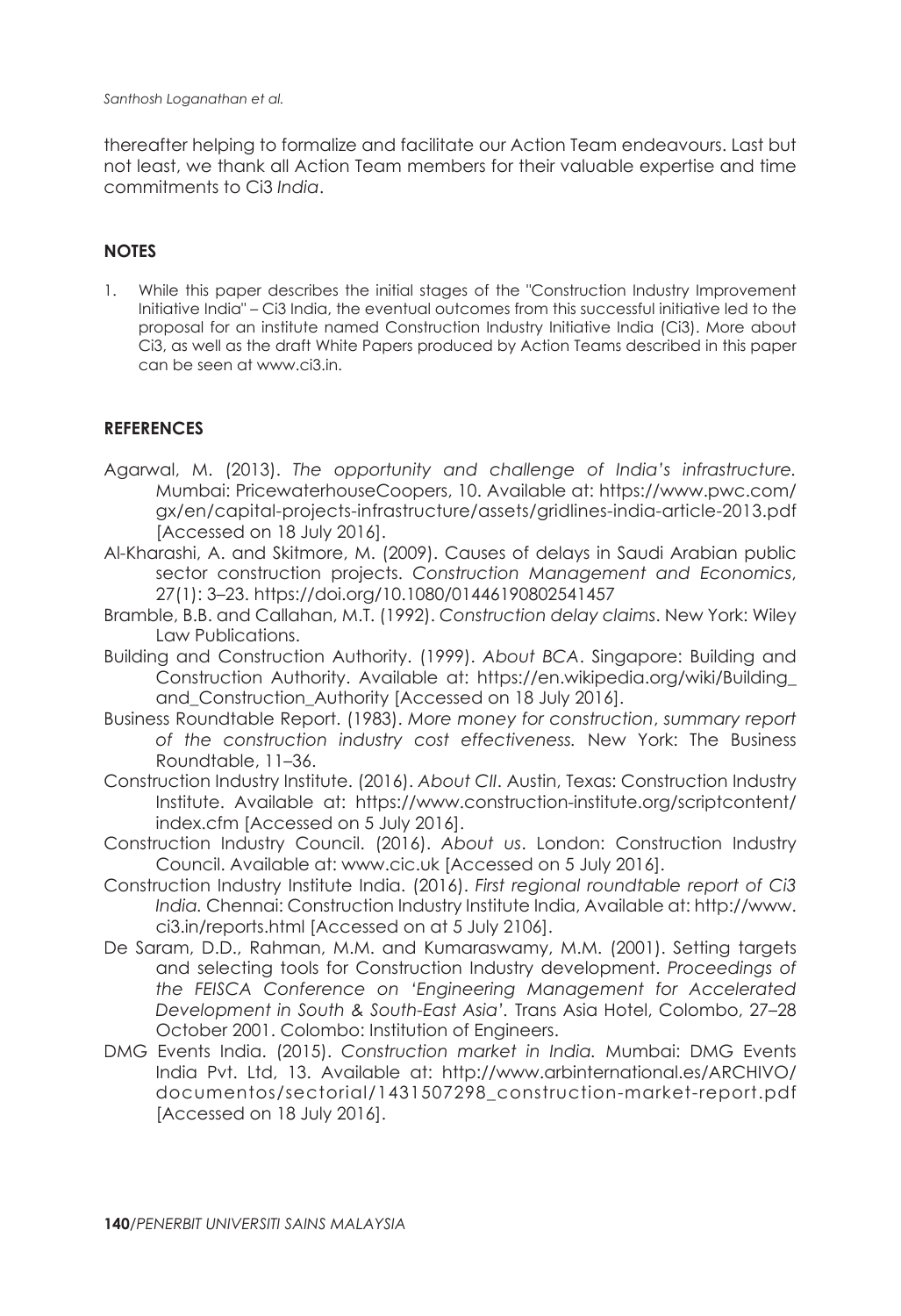- Doloi, H., Sawhney, A., Iyer, K.C. and Rentala, S. (2012). Analysing factors affecting delays in Indian construction projects. *International Journal of Project Management*, 30(3): 479–489. https://doi.org/10.1016/j.ijproman.2011.10.004
- Egan, J. (1998). *Rethinking construction: Report of the construction task force*. London: Department for the Environment, Transport and the Regions.
- Fayek, R.A., Rankin, H.J. and Tromposch, E. (2008). Client driven performance improvement strategies for the construction industry: Development and implementation challenges. In P. Brandon and S.-L. Lu (eds.). *Clients driving innovation*. London: Blackwell, 202–204. https://doi. org/10.1002/9781444301342.ch20
- Fox, P. and Skitmore, M. (2007). Factors facilitating construction industry development. *Building Research and Information*, 35(2): 178–188. https://doi. org/10.1080/09613210600980192
- Government of India. (2010). *Annual report to the people on employment.* Delhi: Ministry of Labour and Employment, Government of India, 362. Available at: http://labour.gov.in/sites/default/files/Annual%20Report%202009- 10%20 English 0.pdf [Accesed on 10 July 2016].
- Government of India. (2002). *Report of the National Commission on Labour*. New Delhi: Ministry of Labour, Government of India.
- Horner, R.M.W., Talhouni, B.T. and Thomas, H.R. (1989). Preliminary results of major labour productivity monitoring programme. *Proceeding of the 3rd Yugoslavian Symposium on Construction Management*. Cavtat, Croatia: Zagreb University, 18–28.
- Hillebrandt, P.M. (2000). *Economic theory and the construction industry*, 3rd Ed. London: Macmillan. https://doi.org/10.1057/9780230372481
- Hwang, B. and Soh, C. (2013). Trade-level productivity measurement: Critical challenges and solutions. *Journal of Construction Engineering and Management*, 139(11): 1–11. https://doi.org/10.1061/(ASCE)CO.1943- 7862.0000761
- India Smart Cities Challenge. (2016). *What is a smart city?* New Delhi: Ministry of Housing and Urban Affairs, Government of India. Available at: http://www. smartcitieschallenge.in/what-is-a-smart-city [Accessed on 18 July 2016].
- Iyer, K.C. and Jha, K.N. (2005). Factors affecting cost performance: Evidence from Indian construction projects. *International Journal of Project Management*, 23(4): 283–295. https://doi.org/10.1016/j.ijproman.2004.10.003
- Iyer, K.C. and Jha, K.N. (2006). Critical factors affecting schedule performance : Evidence from Indian construction projects. *Journal of Construction Engineering and Management*, 132(8): 871–881. https://doi.org/10.1061/ (ASCE)0733-9364(2006)132:8(871)
- Kontio, J., Lehtola, L. and Bragge, J. (2004). Using the focus group method in software engineering: Obtaining practitioner and user experiences. *Proc. 2004 Int. Symp. on Empirical Software Engineering*. Redondo Beach, CA, USA, 20 August 2004. Washington, DC: IEEE Computer Society, 271–280. https://doi. org/10.1109/ISESE.2004.1334914
- Kumaraswamy, M.M., Palaneeswaran, E. and Humphreys, P. (2000). Selection matters – in construction supply chain optimisation. *International Journal of Physical Distribution and Logistics Management*, 30(7/8): 661–680. https://doi. org/10.1108/09600030010346431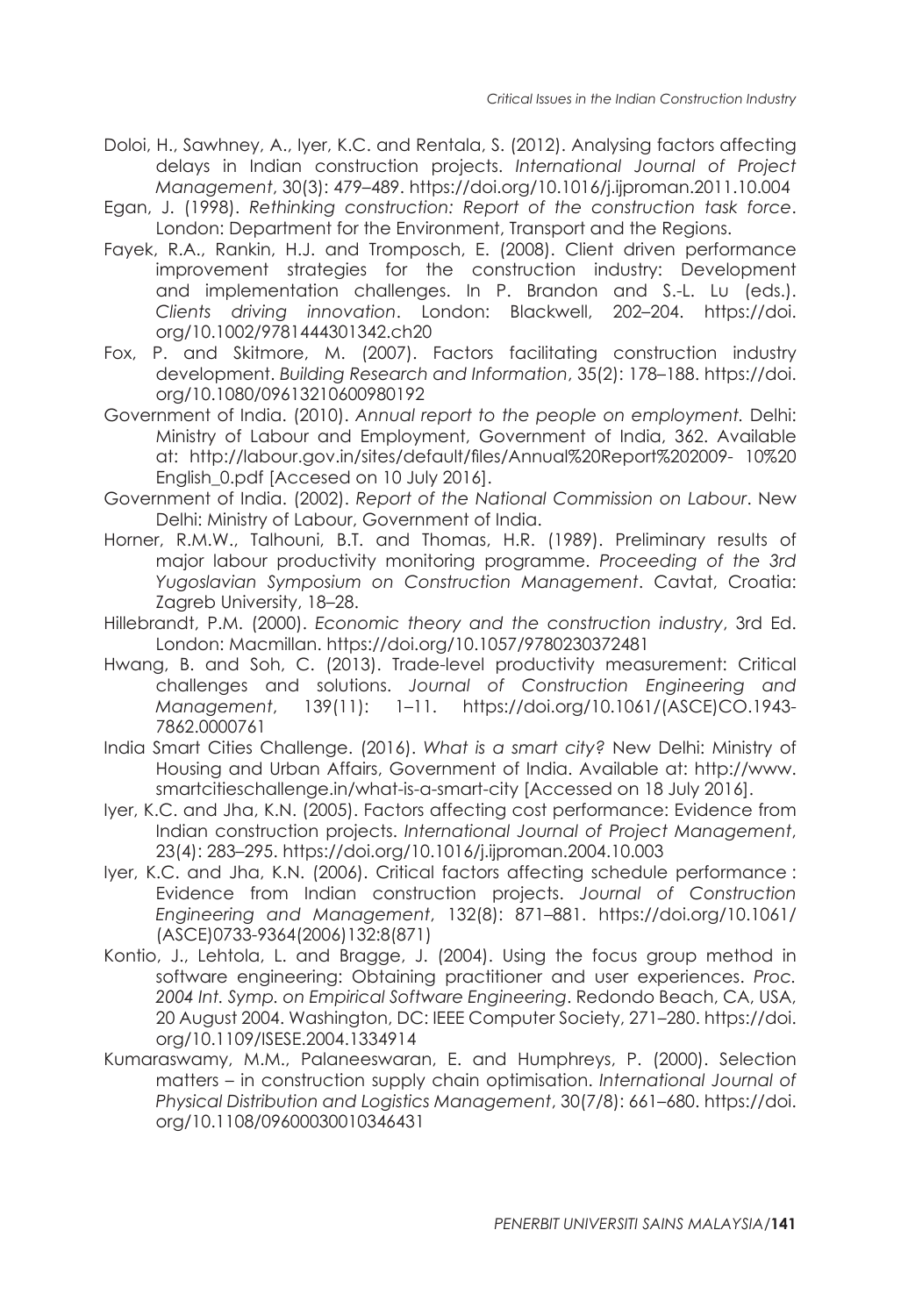- Kumaraswamy, M.M., Rowlinson, S., Rahman, M.M. and Phua, F. (2002). Strategies for triggering the required "cultural revolution" in the construction industry. In R. Fellows and D. Seymour. (Eds.). *Perspectives on culture in construction*. Rotterdam: CIB, 268–285.
- Kumaraswamy, M.M. (2006). Accelarating construction industry development. *Journal of Construction in Developing Countries*, 11(1): 73–94.
- Laskar, A. and Murty, C.V.R. (2010). Challenges before construction industry in India. *Proceedings: National Seminar on Sustainable Infrasture and Rehablitation Technology*. Kanpur, India: IIT Kanpur, 1–18.
- Latham, M. (1994). C*onstructing the team: Final report. Joint review of procurement and contractual arrangements in the United Kingdom construction industry.* London: H. M. Stationery Office.
- Lim, E.C. and Alum, J. (1995). Construction productivity: Issues encountered by contractors in Singapore. *International Journal of Project Management,* 13(1): 51–58. https://doi.org/10.1016/0263-7863(95)95704-H
- Loganathan, S. and Kalidindi, S. (2016). Absenteeism and turnover of migrant construction workers in Indian projects—A survey-based study. In J. L. Perdomo-Rivera, A. Gonzáles-Quevedo, C. L. del Puerto, F. Maldonado-Fortunet and O. I. Molina-Bas (eds.). *Proceeding of Construction Research Congress*. University of Puerto Rico-Mayagüez, 31 May – 2 June 2016. Puerto Rico: University of Pureto Rico, 1793–1802. https://doi.org/10.1061/9780784479827.179
- Loganathan, S. and Kalidindi, S. (2015). Masonry labor productivity variation: An Indian case study. In N. Raghavan and K. Varghese (eds.). *Proceedings of the first Indian Lean Construction Conference*. Godrej and Boyce Manufacturing Company Ltd., 6–7 February 2015, 175–185.
- Make in India. (2014). *Construction.* New Delhi: Invest India. Available at: http:// www.makeinindia.com/sector/construction [Accessed on 18 July 2016].
- Marková, I., Grossen, P.L.M. and Orvig, A.S. (2007). *Dialogue in focus groups: Exploring socially shared knowledge*. Oakville, CT: Equinox Publishing, 243.
- Ministry of Housing and Urban Poverty Alleviation. (2015). *Pradhan Mantri Awas Yojana.* New Delhi: Ministry of Housing and Urban Affairs. Available at: http:// mhupa.gov.in/User\_Panel/UserView.aspx?TypeID=1434 [Accessed on 15 June 2016].
- Ministry of Personnel, Public Grievances and Pensions. (2012). G*rievance analysis and systemic reforms recommendation.* Delhi: Ministry of Personnel, Public Grievances and Pensions, Government of India, 259. Available at http:// www.darpg.gov.in/sites/default/files/proc\_4th\_conf.pdf [Accessed on 10 June 2016].
- Momaya, K. and Selby, K. (1998). International competitiveness of the Canadian construction industry: A comparison with Japan and the United States. *Canadian Journal of Civil Engineering*, 25(4): 640–652. https://doi.org/10.1139/ l98-004
- National Research Council. (2009). *Advancing the competitiveness and efficiency of the US construction industry.* Washington DC, USA: National Academies Press. https://doi.org/10.17226/12717
- Ofori, G. (1984). Improving the construction industry in declining developing economies. *Construction Management and Economics*, 2(3465): 127–132. https://doi.org/10.1080/01446198400000012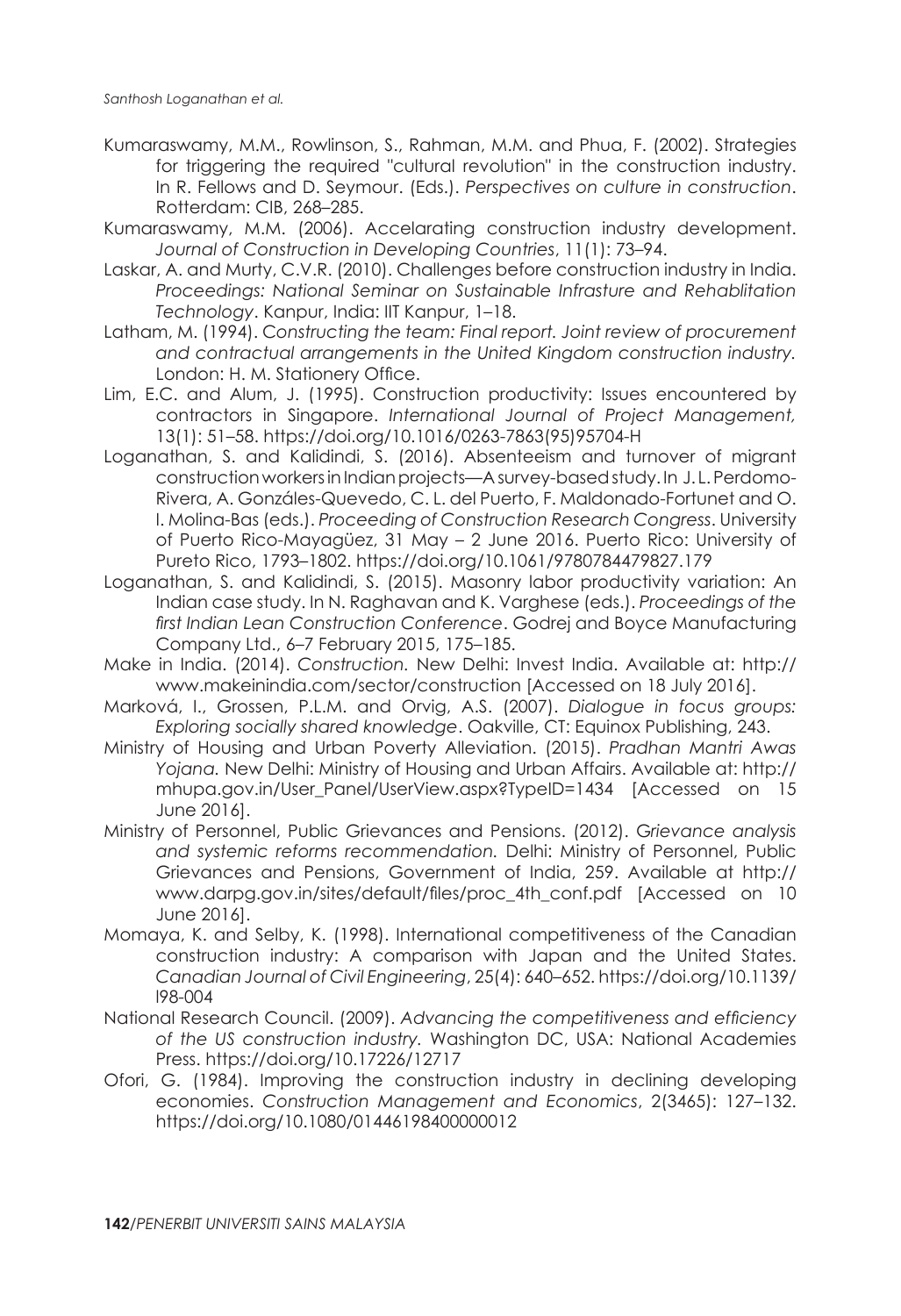- Ofori, G. (1985). Managing construction industry development. *Construction Management and Economics*, 3(1): 33–35. https://doi. org/10.1080/01446198500000004
- Ofori, G. (1994). Practice of construction industry development at the crossroads. *Habitat International*, 18(2): 41–56. https://doi.org/10.1016/0197- 3975(94)90049-3
- Ofori, G. (2000a). Globalization and construction industry development: Research opportunities. *Construction Management and Economics*, 18(3): 257–262. https://doi.org/10.1080/014461900370627
- Ofori, G. (2000b). Challenges for construction industries in developing countries. *Proceedings of the Second International Conference of the CIB TG 29*. Grand Palm Hotel, Gaborone, Botswana, 15–17 November 2000, 1–11.
- Ofori, G. (2001). Challenges facing the construction industries of Southern Africa. *Regional Conference: Developing the Construction Industries of Southern Africa*. Pretoria, South Africa, 23–25 April 2001.
- Ofori, G. (2006). Revaluing construction in developing countries: A research agenda. *Journal of Construction in Developing Countries*, 11(1): 1–16.
- Ofori, G. (2015). Nature of the construction industry, its needs and its development: An review of four decades of research. *Journal of Construction in Developing Countries*, 20(2), 115–135.
- Palaneeswaran, E., Kumaraswamy, M.M., Rahman, M.M. and Ng, T.S.T. (2003). Curing congenital construction industry concerns through relationally integrated supply chains. *Building and Environment Journal*, 38(4): 571–582. https://doi. org/10.1016/S0360-1323(02)00188-9
- Rahman, M.M. and Kumaraswamy, M.M. (2002). Joint risk management through transactionally efficient relational contracting. *Construction Management and Economics*, 20(1): 45–54. https://doi.org/10.1080/01446190110089682
- Satyanarayana, K.N. and Iyer, K.C. (1996). Evaluation of delays in Indian construction contracts. *Journal of the Institution of Engineers (India)*, 77(2): 14–22.
- Sawhney, A., Agnihotri, R. and Paul, K. V. (2014). Grand challenges for the Indian construction industry. *Built Environment Project and Asset Management*, 4(4): 317–334. https://doi.org/10.1108/BEPAM-10-2013-0055
- Schwab, K. (2013). *The global competitiveness report 2013–2014.* Geneva: World Economic Forum, 569. Available at: http://www3.weforum.org/docs/WEF\_ GlobalCompetitivenessReport\_2013-14.pdf [Accessed on 10 July 2016].
- Schwab, K. (2011). *The global competitiveness report 2011–2012.* Geneva: World Economic Forum, 544. Available at: http://www3.weforum.org/docs/WEF\_ GCR\_Report\_2011-12.pdf [Accessed on 10 July 2016].
- Scott, (2016). *Three challenges facing the construction Industry and whats being done to help*, Taurus Blog, 30 June. Fort Saskatchewan, Alberta, Canada: Taurus Projects Inc. Available at: http://www.taurusprojects.ca/index. php/easyblog/entry/3-challenges-facing-the-construction-industry.html [Accessed on 20 January 2017].
- Thomas, A.V. and Sudhakumar, J. (2014). Factors influencing construction labour productivity: An Indian case study. *Journal of Construction in Developing Countries*, 19(1): 53–68.
- Thomas, A.V. and Sudhakumar, J. (2013). Labour productivity variability among labour force – A case study. *The International Journal of Engineering and Science*, 2(5): 57–65.